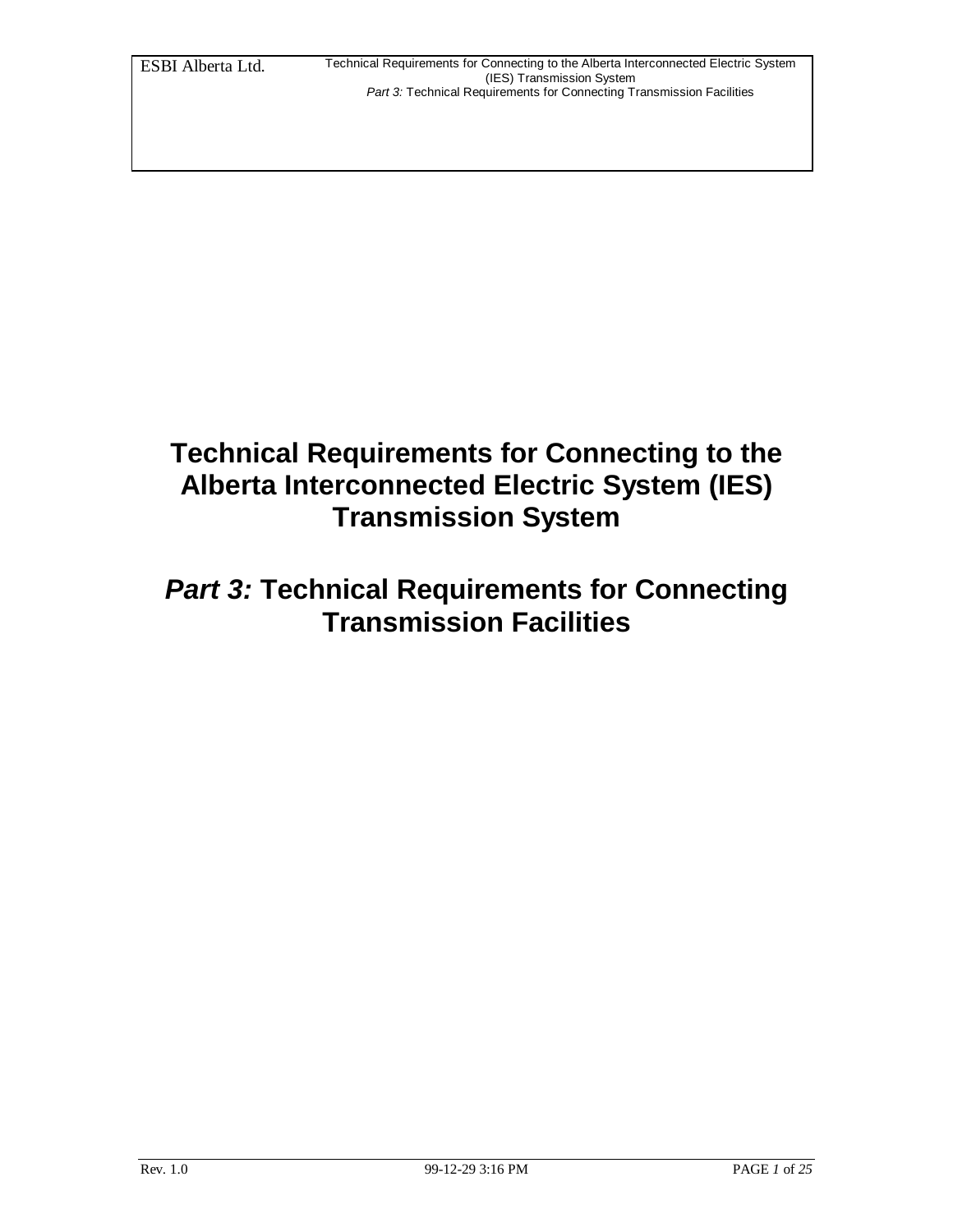# **Table of Contents**

| 1.         |                                                                  |                |
|------------|------------------------------------------------------------------|----------------|
| 1.1        | <b>SCOPE</b>                                                     | 3              |
| 1.2        | <b>GUIDING PRINCIPLES</b>                                        | $\mathfrak{Z}$ |
| 1.3        | THE INTERCONNECTION PROCESS                                      | 3              |
| 1.4        | <b>DEFINITIONS OF TERMS AND ACRONYMS</b>                         | $\overline{4}$ |
| 2.         |                                                                  |                |
| 2.1        | PRELIMINARY INFORMATION.                                         | 4              |
| 2.2        | <b>SYSTEM ACCESS APPLICATION STAGE</b>                           | $\overline{4}$ |
| 2.3        | <b>CONSTRUCTION STAGE</b>                                        | 5              |
| 2.4        | <b>COMMISSIONING STAGE</b>                                       | 5              |
| 2.5        | <b>COMMERCIAL OPERATIONS - APPROVED SYSTEM ACCESS STAGE</b>      | 5              |
| 3.         |                                                                  |                |
|            |                                                                  |                |
| 3.1        | DETERMINATION OF THE INTERCONNECTION POINT                       | 6              |
| 3.2<br>3.3 | <b>LINE DESIGN CRITERIA</b>                                      | 6<br>6         |
|            | POWER QUALITY                                                    |                |
|            | 3.3.2                                                            |                |
| 3.4        | <b>CLEARANCES AND ACCESS</b>                                     | 6              |
| 3.5        | <b>TRANSFORMER CONNECTIONS</b>                                   | 7              |
| 3.6        | <b>SYSTEM PROTECTION AND CONTROL</b>                             | 7              |
|            | 3.6.1                                                            |                |
|            | 3.6.2                                                            |                |
|            | 3.6.3                                                            |                |
|            | 3.6.4                                                            |                |
|            | 3.6.5                                                            |                |
| 3.7        | <b>INTERCHANGE METERING</b>                                      | 8              |
| 3.8        | SUPERVISORY CONTROL AND INDICATION                               | $\,8\,$        |
| 3.9        | <b>METERING AND TELEMETRY</b>                                    | 9              |
| 3.10       | <b>DISTURBANCE RECORDING</b>                                     | 9              |
| 3.11       | <b>COMMUNICATIONS</b>                                            | $\mathbf{Q}$   |
| 4.         | TECHNICAL ISSUES REQUIRING COMMERCIAL ARRANGEMENTS  9            |                |
| 5.         |                                                                  |                |
| 5.1        | <b>CONTACT ORGANIZATIONS</b>                                     | 10             |
| 5.2        | <b>TECHNICAL INFORMATION</b>                                     | 10             |
| 5.3        | ACCEPTANCE OF THE INTERCONNECTION                                | 10             |
| 5.4        | <b>AGREEMENTS</b>                                                | 10             |
|            | 6. RESPONSIBILITY OF EXISTING AND PROPOSED TRANSMISSION FACILITY |                |
|            |                                                                  |                |
|            |                                                                  |                |
| 6.1        | <b>TECHNICAL INFORMATION</b>                                     | 11             |
| 6.2        | <b>OPERATING AUTHORITY</b>                                       | 11             |
|            |                                                                  |                |
|            |                                                                  |                |
|            |                                                                  |                |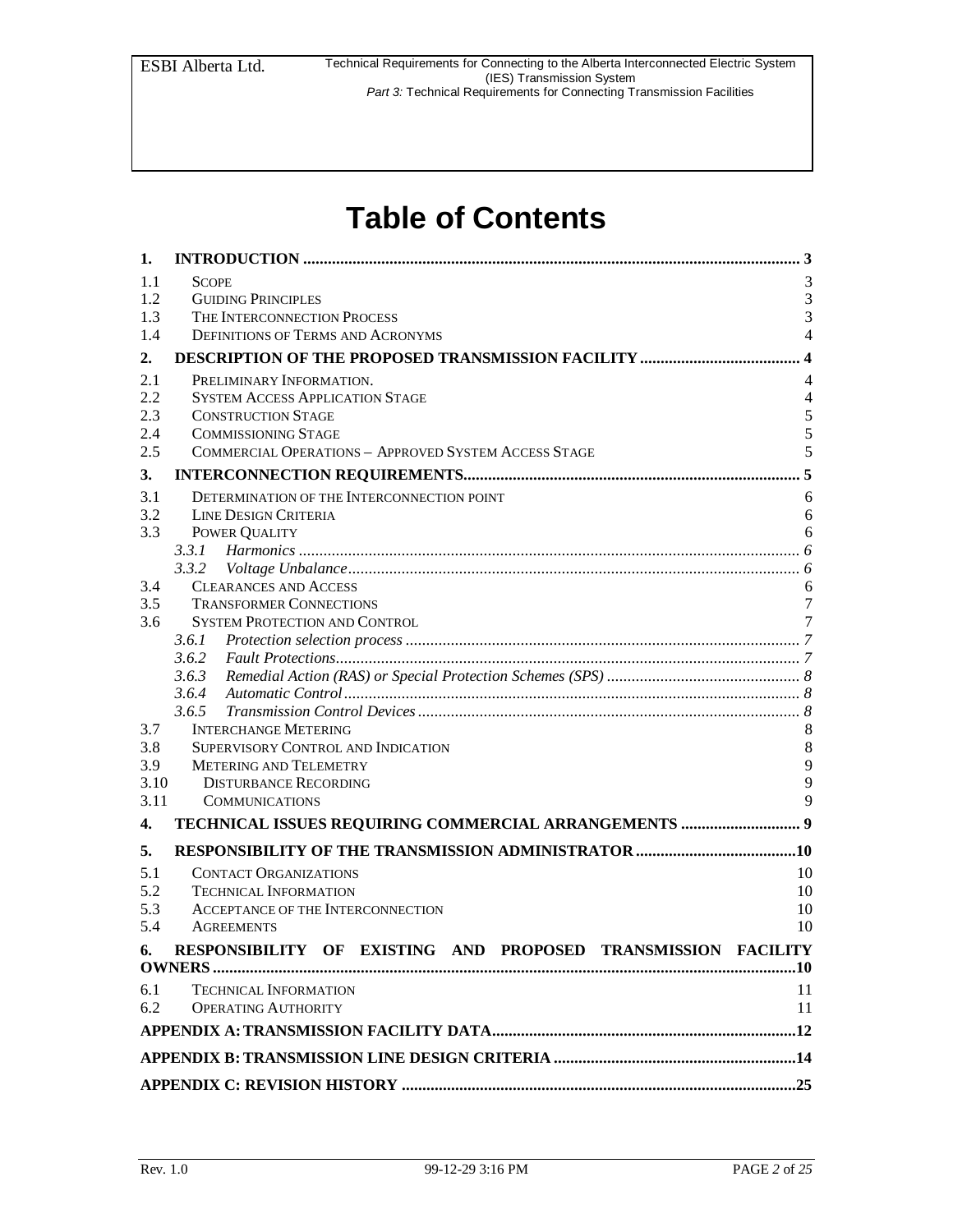## **1. Introduction**

### **1.1** *Scope*

This document specifies the general technical requirements for connecting a new (or previously isolated) Transmission Facility<sup>1</sup> to the Alberta Interconnected System (IES)<sup>2</sup> Transmission System<sup>3</sup>. These requirements apply to all transmission facilities which will be directly connected to the IES Transmission System.

This document includes only the technical requirements specific to interconnection of transmission facilities Any contractual, tariff, power pool, auxiliary services, operating agreements or other requirements to complete the interconnection are not in the scope of this document. For information on any commercial or tariff issues, contact the Customer Service Manager, ESBI Alberta Ltd.:

- ß E-mail: customer-service@eal.ab.ca
- ß phone: (403) 232-0944

### **1.2** *Guiding Principles*

The requirements specified in this document are based on the principles set out in the *Electric* Utilities Act (EUA)<sup>4</sup>. The Transmission Administrator advises Transmission Facility Owners to become familiar with this document.

The EUA mandates the Transmission Administrator to create a "level playing field" for all persons seeking to connect any facilities to the IES. The Transmission Administrator's goal is to provide transmission access in the most effective, efficient and economic way possible while still maintaining the safety, reliability, security and integrity of the IES.

The Transmission Administrator shall interconnect facilities to the IES if the facilities satisfy the technical requirements described in this document and other terms outlined in the Transmission Administrator's tariff. The Transmission Administrator will ensure that new transmission facilities do not jeopardize the reliability and security of the IES.

This document specifies the interface between the transmission facilities and the IES, as well as the required information exchange between the facility owner and the Transmission Administrator. This document does not specify the design of equipment within the transmission facility.

### **1.3** *The Interconnection Process*

The Transmission Facility Owner shall contact the Transmission Administrator's Customer Service Manager to request interconnection:

- E-mail: customer-service@eal.ab.ca
- ß phone: (403) 232-0944

 1 "Transmission Facility" as defined in the *Electric Utilities Act* (EUA), Statutes of Alberta, 1995, Chapter E-5.5, as amended

<sup>&</sup>lt;sup>2</sup> "Interconnected Electric System" as defined in the (EUA)

<sup>&</sup>lt;sup>3</sup> "Transmission System" as defined in the EUA

<sup>4</sup> *Electric Utilities Act*, , S.A. 1995, c.E-5.5.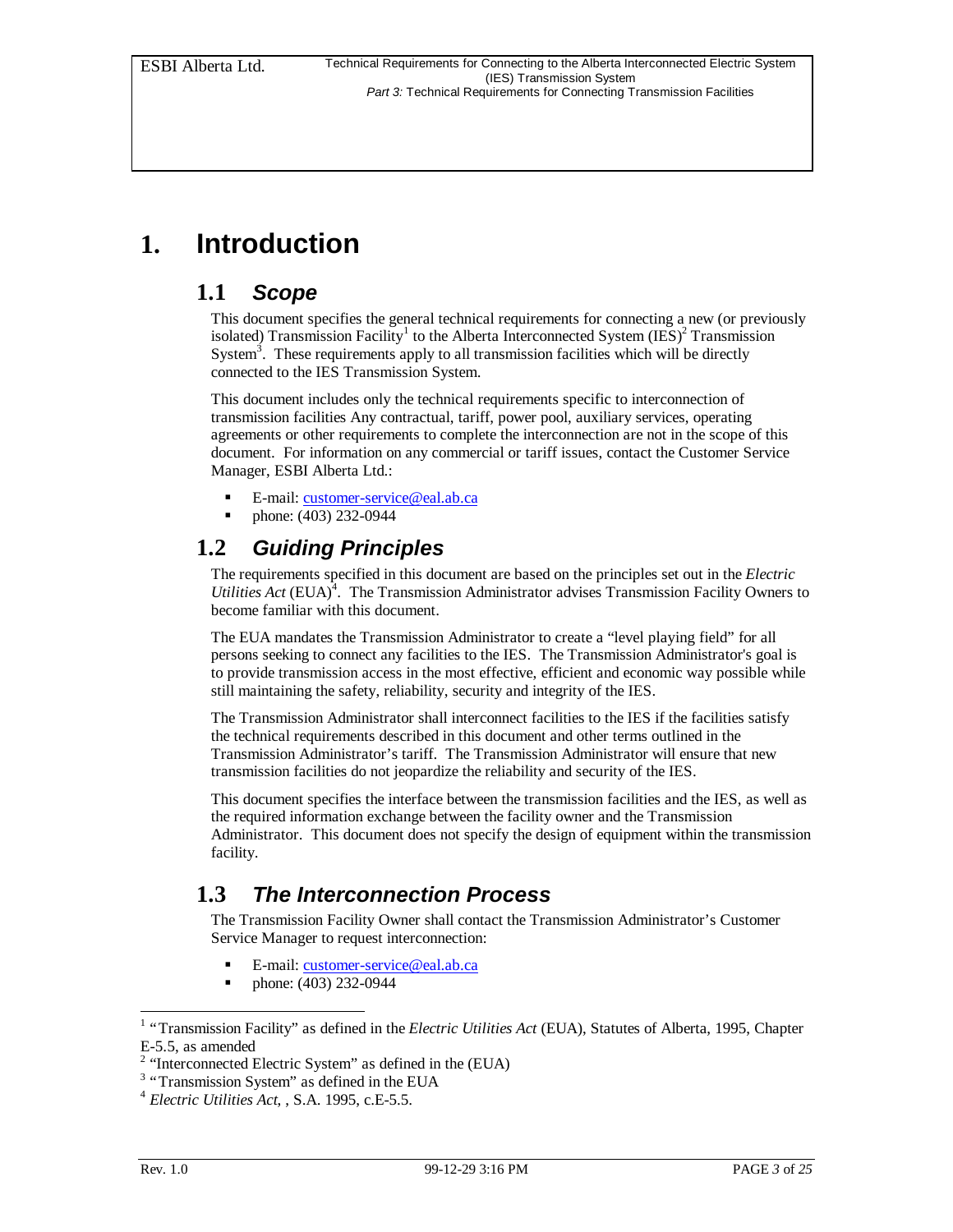The Transmission Facility Owner should become informed of the requirements in this document and prepare the specified information to expedite the interconnection process.

### **1.4** *Definitions of Terms and Acronyms*

For definitions of terms and acronyms not otherwise defined in this document, please refer to the Transmission Administrator Operating Policy (TAOP) OP-01. TAOPs can be reviewed on the Technical Documents page of the Transmission Administrator's internet web site: www.eal.ab.ca.

## **2. Description of the Proposed Transmission Facility**

The Transmission Administrator requires different levels of detailed information throughout the various stages of the proposed project. Five discrete project stages are considered in this document:

- 1. Preliminary;
- 2. System Access Application;
- 3. Construction;
- 4. Commissioning; and
- 5. Commercial Operation.

**Please Note: The technical information requirements listed in this document are intended to be comprehensive, therefore, not all information will be relevant or necessary for every facility. The Transmission Administrator will work with prospective Transmission Facility Owners to identify the specific information requirements for proposed facilities. Please contact the Transmission Administrator's Customer Service Manager to discuss further:**

- **E-mail: customer-service@eal.ab.ca**
- **phone: (403) 232-0944**

### **2.1** *Preliminary Information.*

Prospective Transmission Facility Owners who wish to have the Transmission Administrator assess possible transmission facility interconnections on a preliminary basis should provide the Transmission Administrator with following information:

- desired point(s) of interconnection to the transmission system;
- type(s) of facilities;
- bus configuration(s); and
- transformer size(s).

### **2.2** *System Access Application Stage*

At the System Access Application Stage, prospective Transmission Facility Owners applying for System Access Service should provide actual (where known), or best estimate, transmission facility data as listed in  $\frac{Appendix A}{}$  to the Transmission Administrator. In addition, the prospective Transmission Facility Owner should contact the Customer Service Manager, ESBI Alberta Ltd. to identify any commercial information requirements.

If a Transmission Facility Owner expects to interconnect any generating or load facilities to the IES, the Transmission Facility Owner should refer to the documents *Technical Requirements for*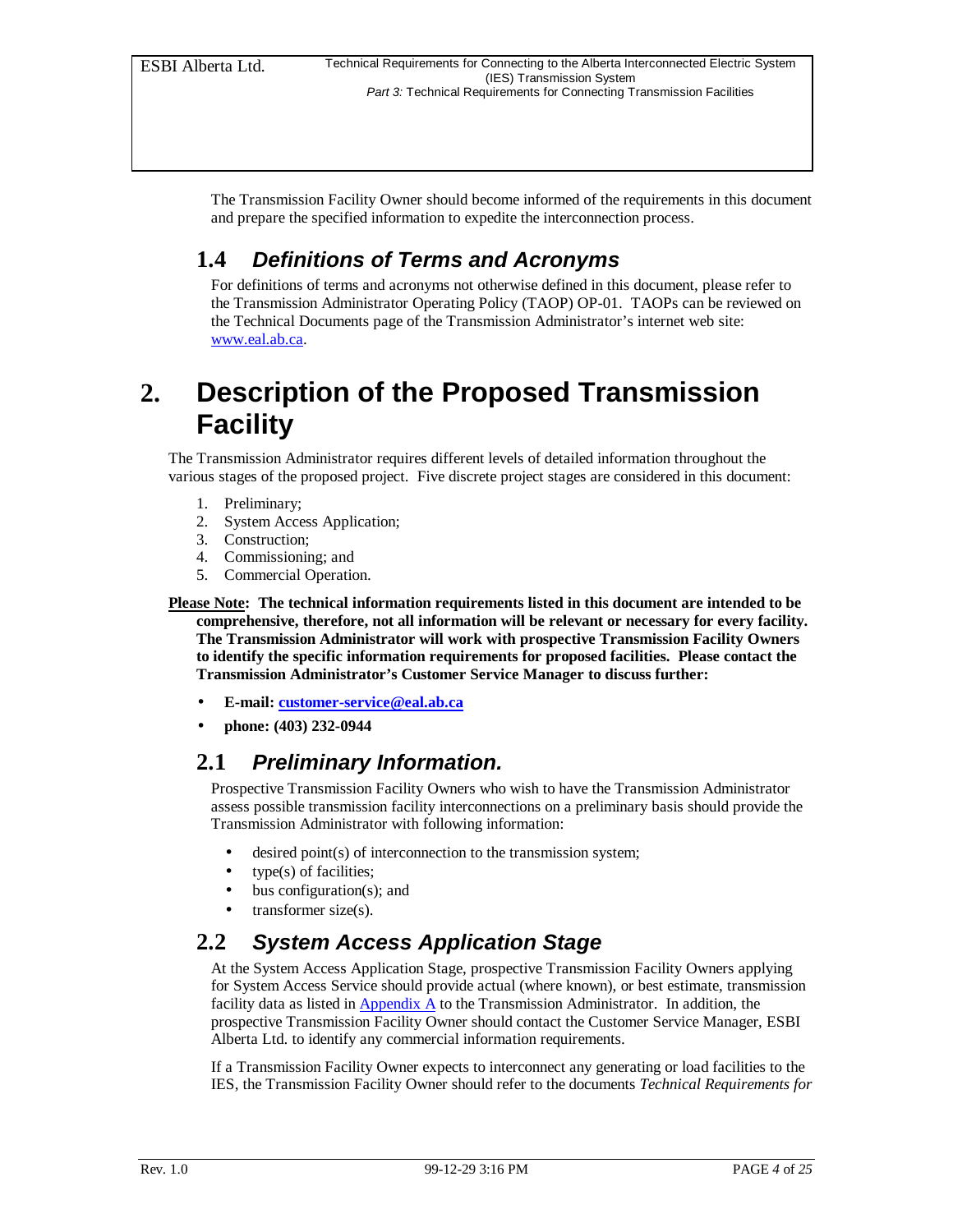Interconnecting Generators<sup>5</sup> and *Technical Requirements for Interconnecting Loads*<sup>6</sup>, respectively*.*

### **2.3** *Construction Stage*

At the Construction Stage, the prospective Transmission Facility Owner should upgrade the information provided in Section 2.2 to reflect the improved level of accuracy based upon more complete design and actual equipment ordered. Transmission facility data requirements are specified in Appendix A. In particular, at this stage the prospective Transmission Facility Owner should provide:

- actual transformer, regulator and breaker nameplate data;
- finalization of protection requirements; and
- planned date to synchronize to grid.

### **2.4** *Commissioning Stage*

At the Commissioning Stage, the prospective Transmission Facility Owner shall perform online tests to verify the estimated parameters provided earlier, and should provide the verified information to the TA to enable final acceptance. In addition, the prospective Transmission Facility Owner should provide the Transmission Administrator with any changes in the project's scope resulting from actual construction.

- adequate visibility to the System Controller;
- actual dates to perform required testing and commissioning of major equipment; and
- preliminary test results from commissioning tests.

### **2.5** *Commercial Operations – Approved System Access Stage*

After completing the commissioning tests, the Transmission Facility Owner shall provide the Transmission Administrator with final testing, performance and validation reports. Assuming that the results are acceptable to the Transmission Administrator and that the necessary commercial conditions are met, the Transmission Administrator will approve System Access Service and the facility will be able to enter Commercial Operation. After entering Commercial Operation the Transmission Facility Owner should notify the Transmission Administrator of any changes in the technical information pertaining to the facilities.

The Transmission Facility Owner should not unilaterally modify any control equipment parameters (e.g.: protection settings) without the Transmission Administrator's approval.

## **3. Interconnection Requirements**

To be eligible for IES interconnection, a proposed Transmission Facility must comply with the technical requirements outlined below .

 5 *Technical Requirements for Connecting to the Alberta Interconnected Electric System (IES) Transmission System, Part 1: Technical Requirements for Connecting Generators*

<sup>6</sup> *Technical Requirements for Connecting to the Alberta Interconnected Electric System (IES) Transmission System, Part 2: Technical Requirements for Connecting Loads*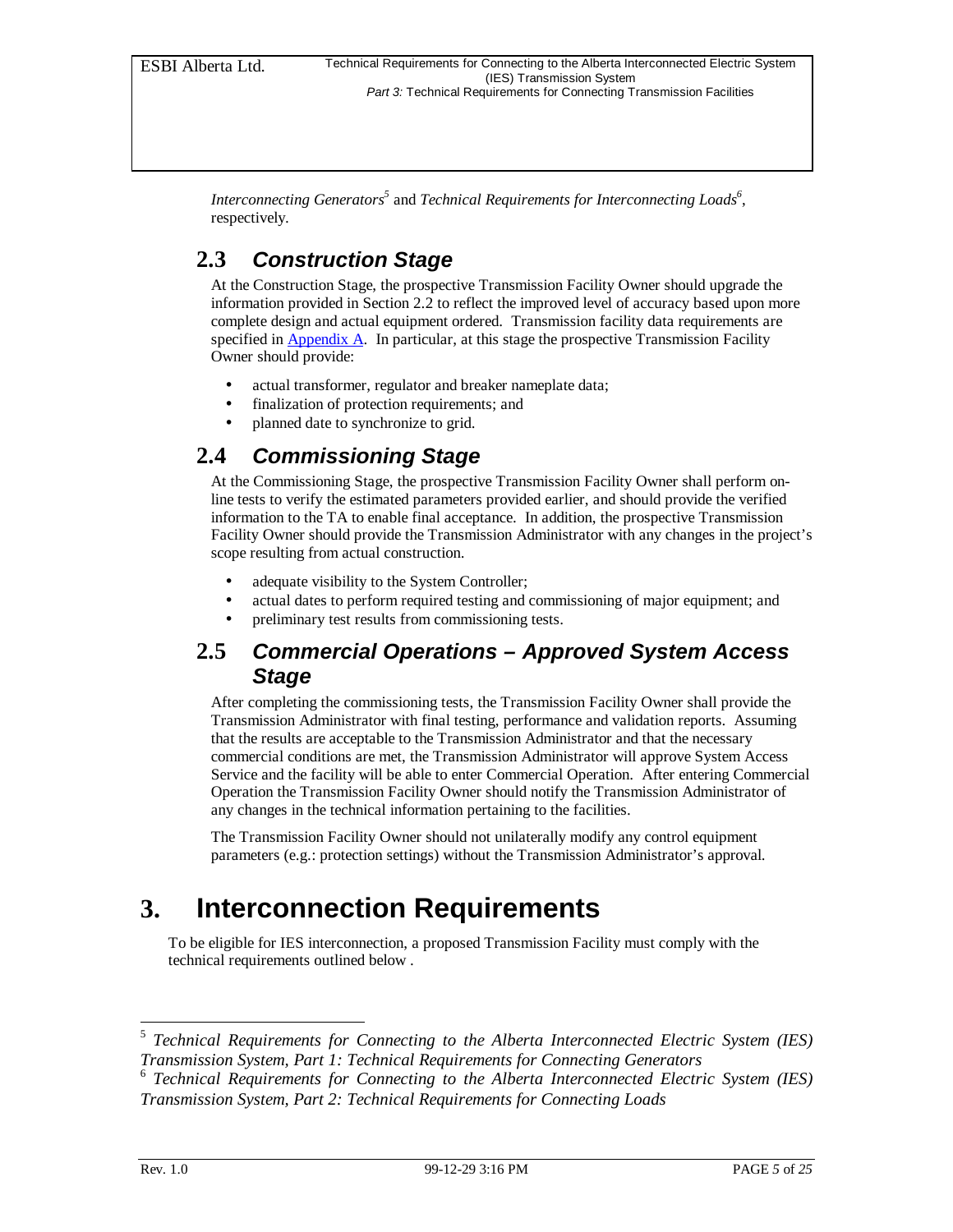The Proposed Transmission Facilities must comply with the requirements of the Canadian Electrical Code Part I and The Alberta Electrical and Communication Utility Code (AECUC).

### **3.1** *Determination of the Interconnection point*

The Transmission Administrator, , in consultation with the proposed Transmission Facility Owner and with other relevant parties, shall determine the point of interconnection.

In broad terms there are three possibilities, each of which entails different requirements for adequately coordinating interconnection:

- 1) the Proposed Transmission Facility Owner owns the existing terminal facilities to which the new transmission facility will be connected;
- 2) the new facility will connect to existing terminal facilities owned by another party; and
- 3) a new terminal facility must be constructed to connect the new transmission facility to the IES.

### **3.2** *Line Design Criteria*

New transmission lines should meet the Transmission Administrator's transmission line design standards – see Appendix B.

### **3.3** *Power Quality*

The Transmission Facility shall comply with the following power quality requirements.

#### **3.3.1 Harmonics**

If harmonic distortion emanating from the Transmission Facility affect the power system or other facilities, the Transmission Facility Owner shall take corrective action. The maximum permissible harmonic limits are as defined in IEEE<sup>7</sup> Std 519-1992 *Recommended Practices and Requirements for Harmonic Control in Electrical Power Systems*.

#### **3.3.2 Voltage Unbalance**

Any three-phase AC transmission facility shall not increase the phase-to-phase voltage unbalance of the system, as measured with no load and with balanced three-phase loading, by more than 1% at the point of interconnection. Voltage unbalance will be calculated using:

Unbalance  $% = 100 \times$  (deviation from average) / (average)

as derived from NEMA<sup>8</sup> MG1-1993 14.35.

#### **3.4** *Clearances and Access*

Energized parts are to be maintained at safe vertical and horizontal clearances as dictated by the following standards, regulations and code requirements:

- The Alberta Electrical and Communication Utility Code (AECUC); and
- ß The Canadian Electrical Code Part I.

-

 $<sup>7</sup>$  The Institute of Electrical and Electronics Engineers, Inc.</sup>

<sup>8</sup> National Electrical Manufacturers Association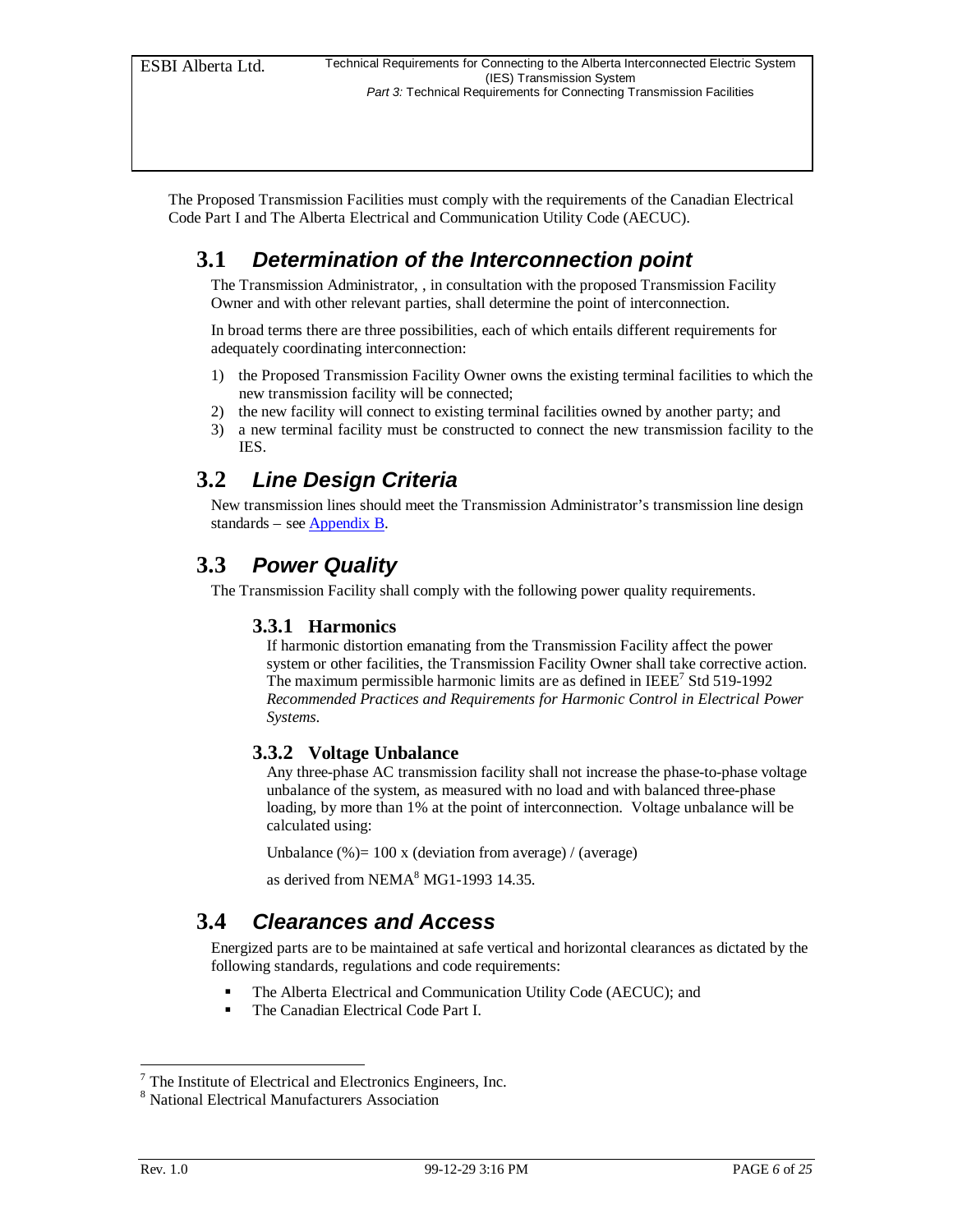### **3.5** *Transformer Connections*

The interface transformer connection(s) shall be designed to provide an effectively grounded transmission system at all times.

### **3.6** *System Protection and Control*

#### **3.6.1 Protection selection process**

Protection of transmission systems is a function of many variables. It depends on the role the transmission element is playing, the reliability the transmission system is required to meet and so on. Generally the higher voltage transmission facilities are equipped with faster operating and redundant protection as a reflection of the role they play in the stability of the power and the number of customers that the loss of such an element affects. It is recognized that protection has two key functions: to uphold the reliability of the power system and to avoid or minimize damage to the protected equipment. It is also recognized that the technology of the equipment used to implement protection systems is constantly changing. Given all these considerations, it is not possible to pre-define the protection philosophy and equipment type that is required in each case. However, it is possible to define a process that should be followed to determine what protection philosophy and what specific equipment is required for each particular application. Certain criteria are valid when choosing protection schemes. These are as follows:

- ß chose a scheme that will adequately protect the subject equipment;
- ß chose a scheme that will not degrade the reliability of the power system to which it is applied; and
- ß chose a scheme that will upgrade the reliability of the power system, if that is one of the objectives of the transmission facility being added;

A proposed Transmission Facilities Owner shall follow the process described below when selecting a protection philosophy and scheme for the new transmission facility. The actual choice of relays for the implementation of the protection is the responsibility of the proposed Transmission Facility Owner. The proposed Transmission Facility Owner must demonstrate that it has followed the process and that the selected protection scheme and equipment meet the established requirements. The participants in this process include the proposed Transmission Facility Owner, the owner of the existing transmission facilities (if different) and the Transmission Administrator.

#### **3.6.2 Fault Protections**

The Proposed Transmission Facility Owner must provide suitable fault protections to detect and cause proper isolation of all fault current contributions necessary to meet the safety and reliability requirements of the interconnection. A proposed Transmission Facilities Owner must ensure that a single protection system component failure does not jeopardize an interconnected transmission facility's responsibility to meeting the WSCC Reliability Criteria. As such, suitable redundancy shall be provided in the transmission protection schemes.

High speed relays, high speed circuit breakers and communication aided protection systems should be used where studies indicate that their application will enhance system stability margins.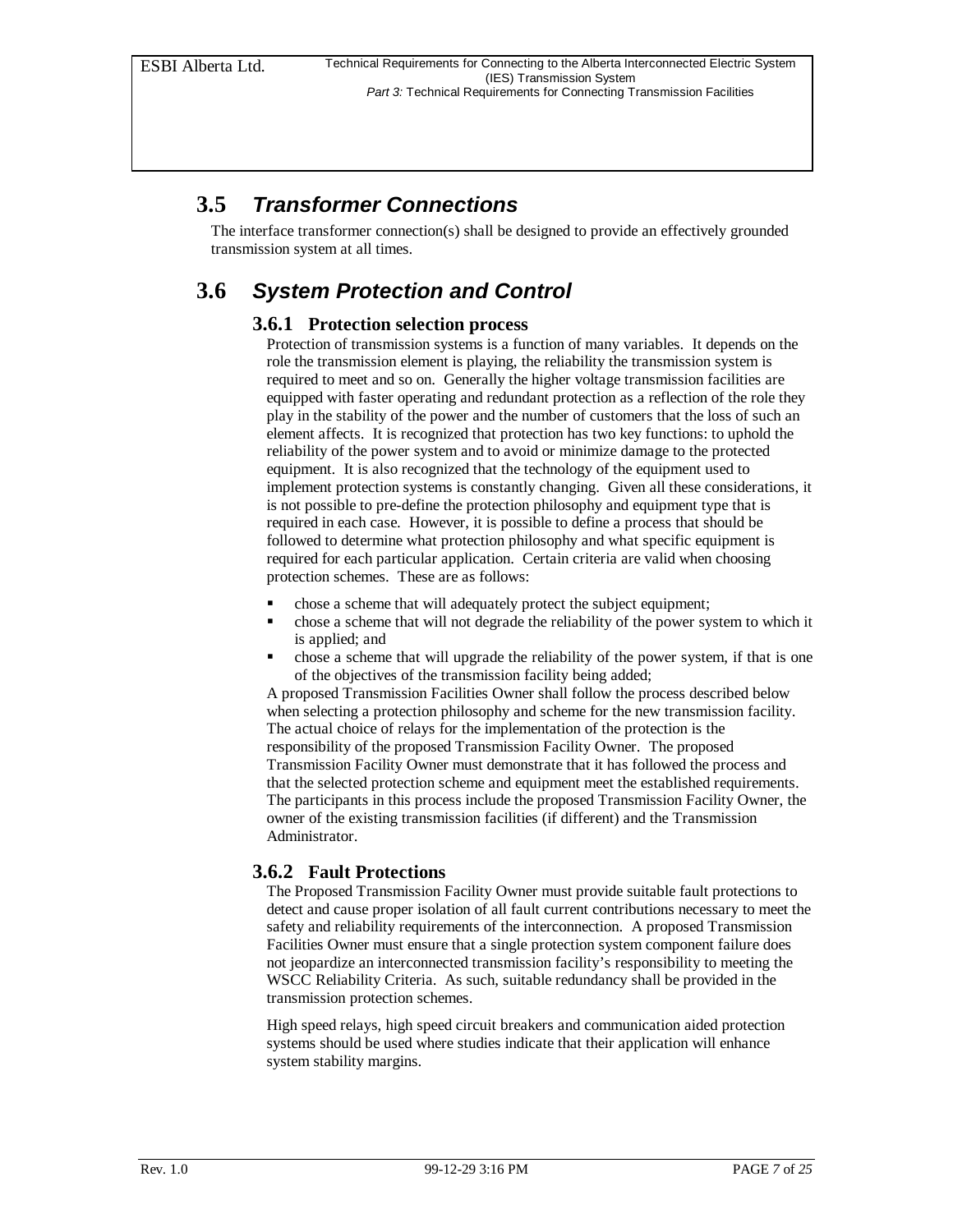The protection systems must be coordinated with the neighbouring interconnected systems.

#### **3.6.3 Remedial Action (RAS) or Special Protection Schemes (SPS)**

Remedial Action Schemes (RAS), also referred to as Special Protection Schemes (SPS), are control systems that make automatic adjustments or corrections to the power system without Operator intervention. These schemes are usually implemented to alleviate facility overloads or other potential system problems in response to certain operating conditions within a specific time frame. Examples of RAS schemes are underfrequency or undervoltage tie line, load or generator tripping schemes.

Proposed RAS schemes shall be coordinated with other protection and control schemes identified by the Transmission Administrator or other Transmission Facility Owners.

The dependability, security, selectivity and soundness of the RAS schemes should be consistent with other fault type protection schemes. The testing, monitoring and maintenance of these schemes should likewise be similar.

#### **3.6.4 Automatic Control**

Automatic transmission line reclosing should be applied where studies indicate that system requires this feature. Single pole tripping and reclosing may be appropriate in certain cases to deliver the needed system stability.

Automatic reclosing during out-of-step swing conditions should be avoided.

The need for synchronism check or synchronizing control of circuit breakers will be determined on a case by case basis

The above parameters are all determined as part of the overall protection scheme selection process.

#### **3.6.5 Transmission Control Devices**

Certain transmission devices that provide dynamic control are usually employed as solutions to specific system performance problems or shortcomings. Such devices include phase shifting transformers, HVDC links, unified power flow controllers (UPFCs), static VAr compensators (SVCs), or thyristor controlled series capacitors (TCSCs). The Transmission Administrator will identify the need for such devices.

### **3.7** *Interchange Metering*

The need for interchange metering will be determined by the Transmission Administrator in conformity with the EUA and the Transmission Administrator's Tariff.

Included in the metering equipment are the instrument transformers (voltage transformers, current transformers), secondary wiring, test switches, meters and communication interface. Unless otherwise agreed to by the Transmission Administrator, the Transmission Facility Owner shall dedicate separate instrument transformers s to metering purposes only.

### **3.8** *Supervisory Control and Indication*

The Transmission Administrator will specify the data control and indication requirements of a proposed Transmission facility. These requirements will be determined by a transmission facility's location , its function and the extent to which the Transmission Facility Owner wishes the System Controller to control the transmission equipment.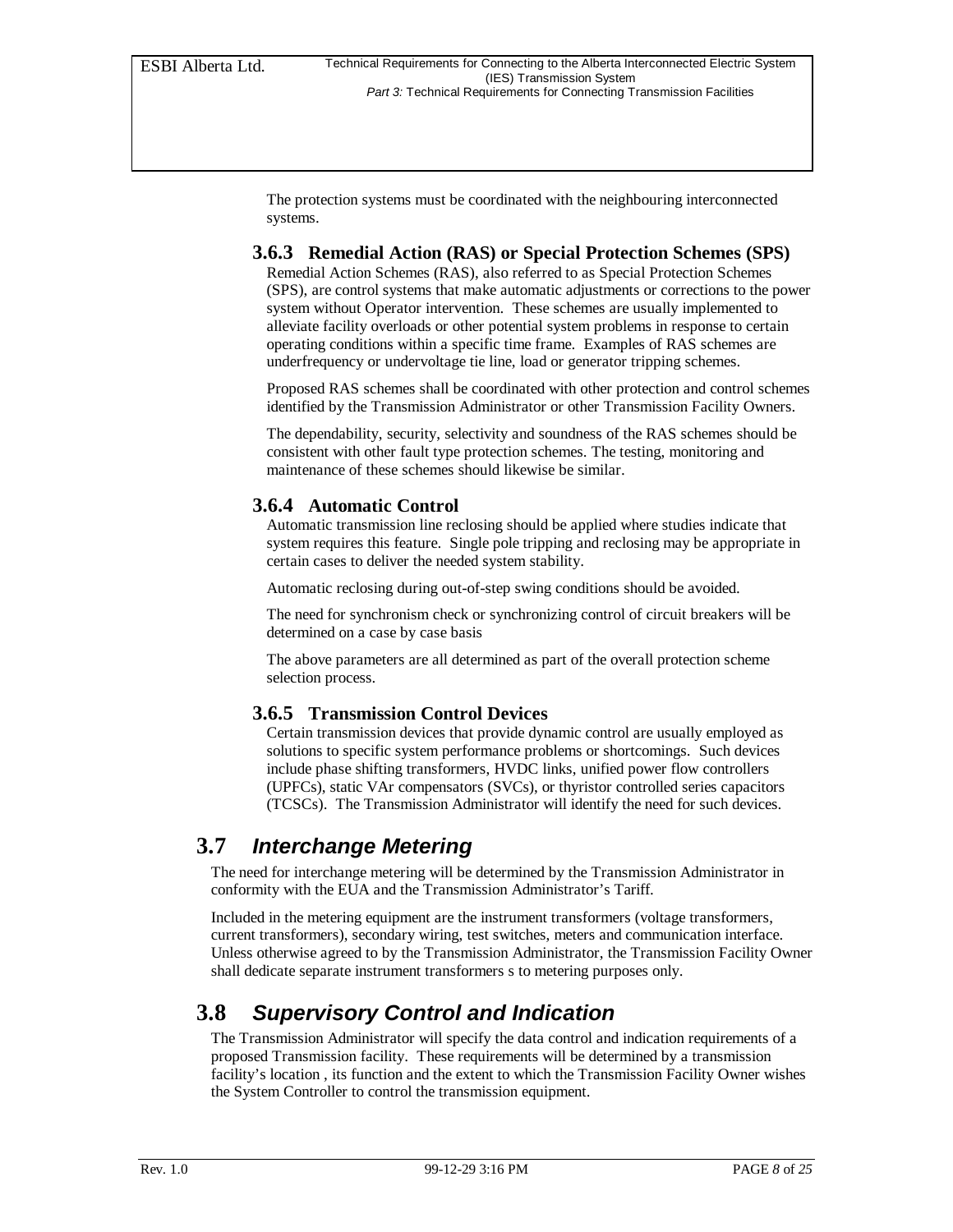A Transmission Facility Owner interconnecting to the IES must equip its facility for supervisory indication. The Transmission Administrator requires supervisory indication capacity to satisfy requirements outlined in WSCC operating policies and to maintain a proper level of system visibility for overall network security. The Transmission Facility Owner shall provide, as a minimum, a Remote Terminal Unit (RTU), capable of exchanging the following supervisory control and data acquisition (SCADA) information with the System Controller:

- Breaker(s) status;
- $\blacksquare$  Status of isolation device(s);
- Line MW and MVAr flows including direction;
- ß Transformer MW and MVAr including direction;
- **Bus Voltages;**
- Status of rotating and static reactive sources;
- ß Operational status of protective relay and remedial action schemes; and
- ß The tap position of any on load tap changing (LTC) transformer in service connected to the transmission voltage bus(ses).

Transmission Facilities offering other support services require additional SCADA capability.

### **3.9** *Metering and Telemetry*

The Proposed Transmission Facility Owner shall use metering of a suitable range, accuracy and sampling rate (if applicable) to ensure accurate and timely monitoring of operating conditions under normal and emergency conditions.

### **3.10** *Disturbance Recording*

To aid in post-disturbance analysis, automatic disturbance oscillographs and event recorders shall be installed at key locations throughout the IES and synchronized to standard time. The Transmission Administrator shall determine the key locations.

### **3.11** *Communications*

The Transmission Facility Owner shall provide dependable communication channels to handle voice, telemetry, protection and control requirements. Furthermore, the Transmission Facilities Owner shall provide backup channels for critical circuits.

The Transmission Facility owner shall also provide automated channel monitoring and failure alarms for those protective system communications that, if faulty, could cause loss of generation, loss of load or cascading outages.

## **4. Technical Issues Requiring Commercial Arrangements**

Transmission Facility Owners capable of, and interested in, providing or receiving services beyond the minimum requirements in the previous section should contact the Transmission Administrator's Customer Service Manager:

- ß E-mail: customer-service@eal.ab.ca
- ß phone: (403) 232-0944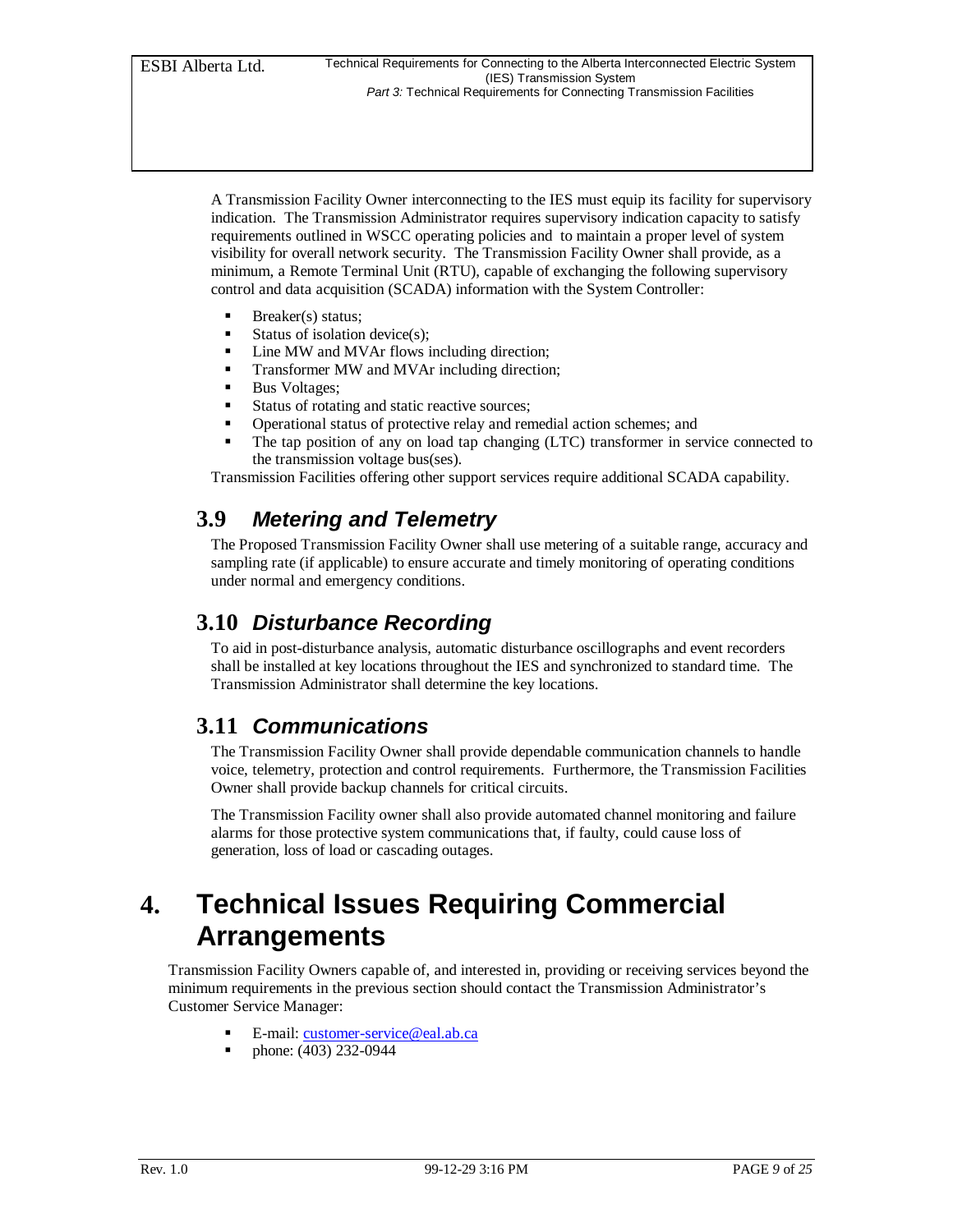## **5. Responsibility of the Transmission Administrator**

The Transmission Administrator is responsible for overall planning of the IES and is accountable to ensure that all additions to transmission rate base are prudent. The Transmission Administrator maintains a technical database for all IES facilities. The database is publicly available on the TA's website at www.eal.ab.ca. The Transmission Administrator will provide to the proposed Transmission Facility Owner any other specific information as required and appropriate to enable interconnection of the proposed facilities.

### **5.1** *Contact Organizations*

The Transmission Administrator shall provide the name and telephone number of contact persons at the Transmission Administrator's office, the Alberta Energy and Utilities Board (AEUB), the Power Pool of Alberta and the System Controller.

### **5.2** *Technical Information*

The Transmission Administrator conducts the planning studies required to assess the security of the IES and to plan for future additions of equipment and services in light of IES security requirements. The Transmission Administrator may choose to make the results of studies available to the Transmission Facility Owner to help establish interconnection parameters, such as voltage level selection, voltage regulation requirements, short circuit capacity impacts, stabilizer parameter determination, participation in special RAS's, and so on.

As they occur, the Transmission Administrator shall provide the Transmission Facility Owner with information relative to any changes in system operating standards and procedures that may affect the operation of the Transmission Facility Owner's facilities.

### **5.3** *Acceptance of the Interconnection*

The Transmission Administrator shall review and may, at its sole discretion, choose to accept the interconnection of facilities that meet its requirements. The Transmission Administrator shall witness any interconnection commissioning test the Transmission Administrator deems necessary and shall keep copies of all interconnection commissioning test results.

### **5.4** *Agreements*

The Transmission Administrator shall implement the relevant interconnection tariffs, and shall support the Transmission Facility Owner in obtaining any operating agreements required to permit interconnection.

## **6. Responsibility of Existing and Proposed Transmission Facility Owners**

The interconnection of new transmission facilities may require modification of systems and equipment owned by other Transmission Facility Owners. Commercial terms to cover the costs of such modifications will be determined by the Transmission Administrator in accordance with the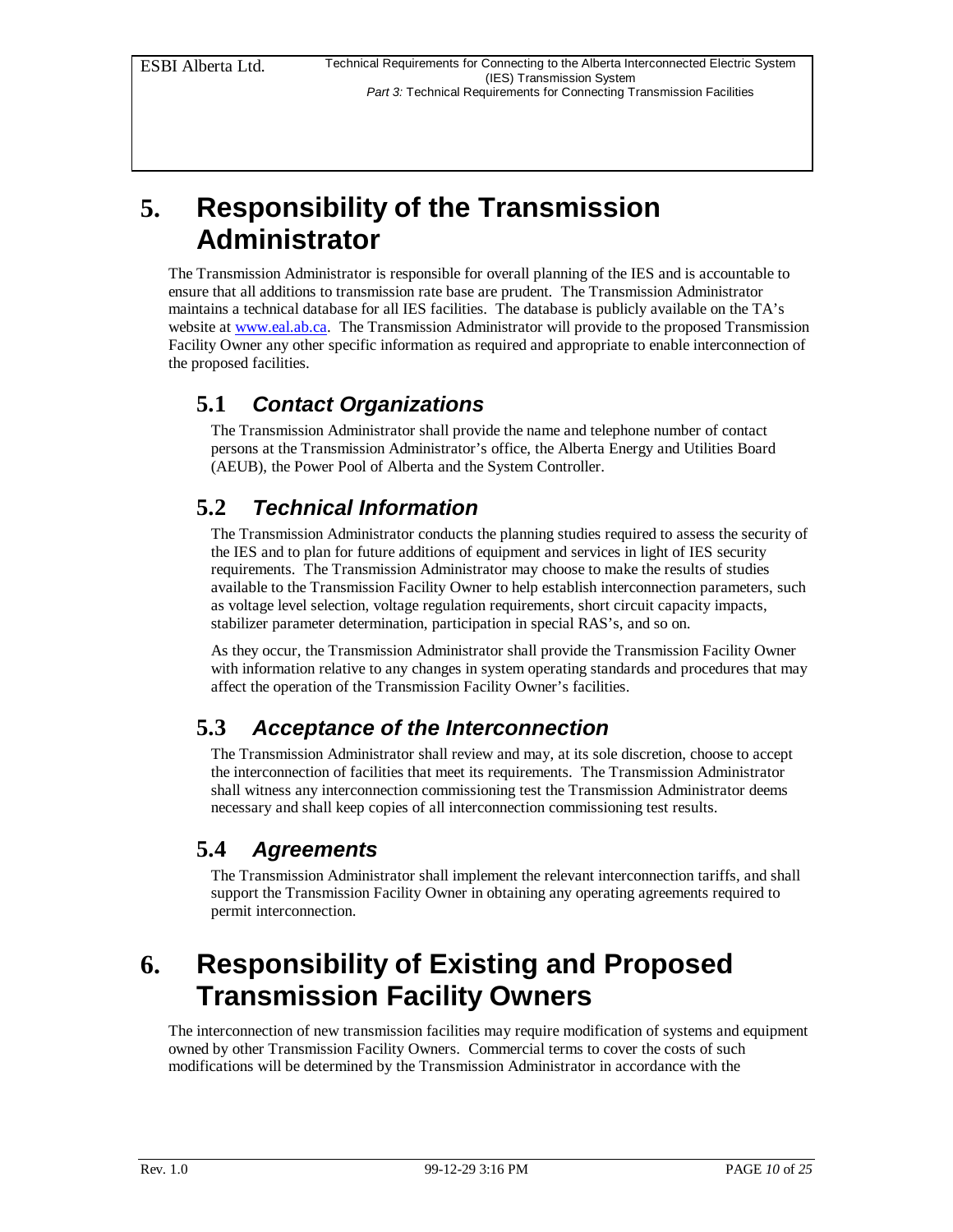Transmission Administrator's Tariff. For more information regarding commercial terms contact the Transmission Administrator's Customer Service Manager:

- ß E-mail: customer-service@eal.ab.ca
- ß phone: (403) 232-0944

### **6.1** *Technical Information*

The proposed Transmission Facility Owner will be responsible for determining the rating (current, real and reactive power, fault throughput, etc.) of all equipment included in the proposed transmission facility. The proposed Transmission Facility Owner shall provide the Transmission Administrator with facility ratings applicable for both normal and emergency operation as required both for real-time system operation and for the modeling of the facilities in transmission studies. The proposed Transmission Facility Owner shall define the standards, practices and assumptions used to establish the proposed equipment ratings. Thermal, short and long term loading and voltage limits should be identified along with seasonal (temperature) characteristics.

### **6.2** *Operating Authority*

Overall responsibility for ensuring the security and reliability of the IES rests with the Transmission Administrator pre-real time and with the System Controller in real-time. The System Controller will issue dispatch instructions to Transmission Facility Owners based upon real-time requirements in accordance with the Transmission Administrator's Operation Policies and Operational Plans.

In the interest of personnel and equipment safety, each Transmission Facility Owner has final operating authority over their own facilities. Transmission Facility Owners shall follow the System Controller's dispatch instructions except where such instructions pose a threat to the safety of personnel, the public or equipment. For common control or isolation points the affected Transmission Facilities Owners shall jointly agree on an appropriate operating procedure and shall provide this procedure to the Transmission Administrator.

The proposed Transmission Facility Owner shall designate a contact person and provide the Transmission Administrator, the System Controller and the owner of any interconnected transmission facilities the contact person's name and telephone number, for the purposes of operational communication.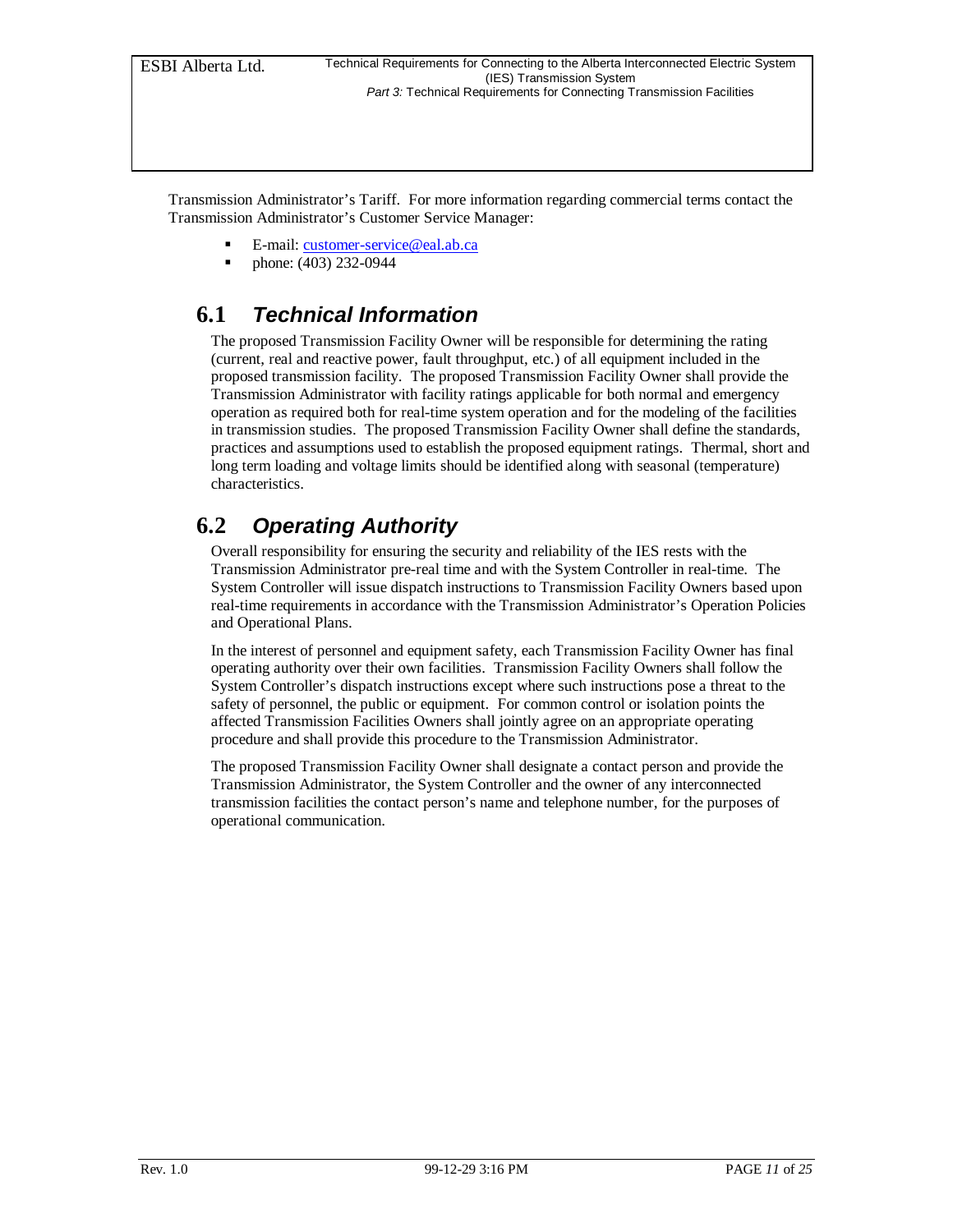## **Appendix A: Transmission Facility Data**

The proposed Transmission Facility Owner shall submit to the Transmission Administrator the following information, as applicable, at a level of accuracy appropriate to the present project stage:

- I. Contact names, mailing addresses, phone and fax numbers, e-mail addresses for:
	- A. commercial terms;
	- B. engineering design; and
	- C. operating terms.
- II. Siting Information:
	- A. detailed map showing the proposed location of the new facilities;
	- B. single line (one line) diagrams of each substation;
	- C. site plan(s) showing the arrangement of the major equipment at each substation; and
	- D. diagram showing the voltage and current rating of each major component.
- III. Functional Specification:
	- A. description the intended function of the proposed facilities, to an appropriate level of detail for the project stage;
	- B. site plan(s) showing the arrangement of the major equipment at each terminal; and
	- C. diagram showing the voltage and current rating of each major component.
- IV. Interconnection Protection:
	- A. complete and accurate protection diagrams;
	- B. a description of the proposed protection schemes; and
	- C. maintenance plans for the interconnection protective devices and interconnection interrupting devices.
- V. Transformers:
	- A. MVA base rating;
	- B. fan rating, cooling type;
	- C. high voltage nominal voltage, connection;
	- D. low voltage nominal voltage, connection;
	- E. tapchanger on-load or off-load, tap chart; and
	- F. ratio and accuracy class of instrument transformers. If multi-ratio, state the available ratios and the proposed ratio.
- VI. Voltage Regulators:
	- A. MVA base rating;
	- B. voltage rating;
	- C. voltage setting range;
	- D. voltage setting tolerance; and
	- E. control information.
- VII. Reactive Power Devices: shunt and series capacitors, reactors, synchronous condensors and static compensation systems:
	- A. control information, include control block diagrams;
	- B. nominal MVAr range;
	- C. impedance (60 Hz base);
	- D. percent compensation (for series devices);
	- E. voltage ratings and ranges;
	- F. switching step size, if non-continuous;
	- G. switching equipment; and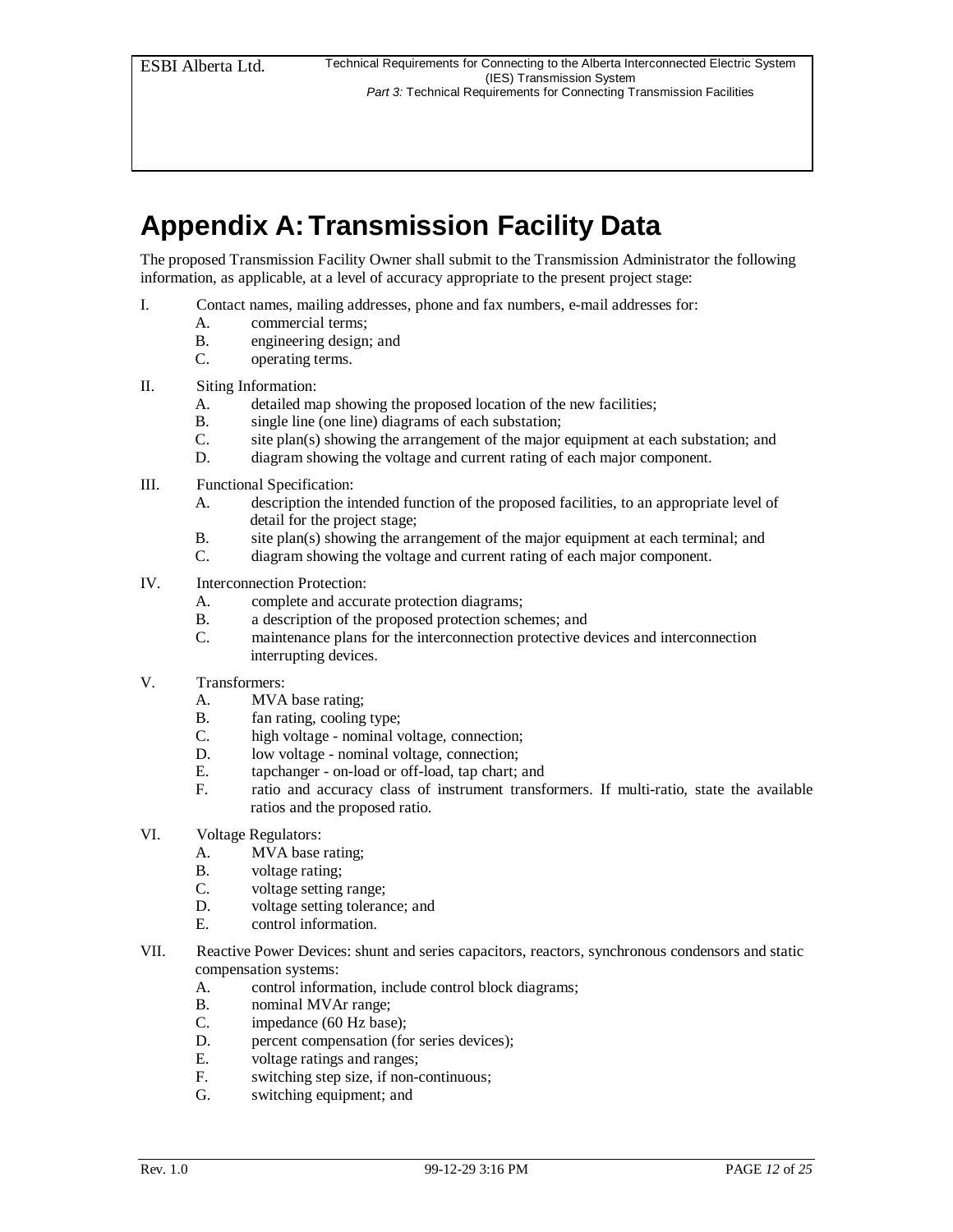- H. electromagnetic transient control schemes (zero crossing breakers, pre-insertion reactors, etc.).
- VIII. AC Transmission Lines:
	- A. nominal voltage;
	- B. line length;
	- C. arrangement (underground /overhead, single / multiple circuit);<br>D. structure type (lattice, tubular steel, wood, single or double pole
	- structure type (lattice, tubular steel, wood, single or double pole);
	- E. conductor configuration (vertical, horizontal, delta, bundling, dimensions, composition);<br>F. meteorological and construction mechanical loading design parameters;
	- meteorological and construction mechanical loading design parameters;
	- G. self and mutual impedances;
	- H. surge impedance;
	- I. line charging; and
	- J. nominal and emergency ratings.

#### IX. DC (Direct Current) Transmission Lines:

- A. nominal voltage;
- 
- B. line length;<br>C. structure types structure type;
- D. conductor configuration (vertical, horizontal, delta, bundling, dimensions, composition);<br>E. meteorological and construction mechanical loading design parameters; and
- meteorological and construction mechanical loading design parameters; and
- F. nominal and emergency ratings.
- X. HVDC Links:
	- A. nominal voltage;
	- B. nominal and emergency power ratings;
	- C. control information, include control block diagrams; and
	- D. harmonic filter specifications.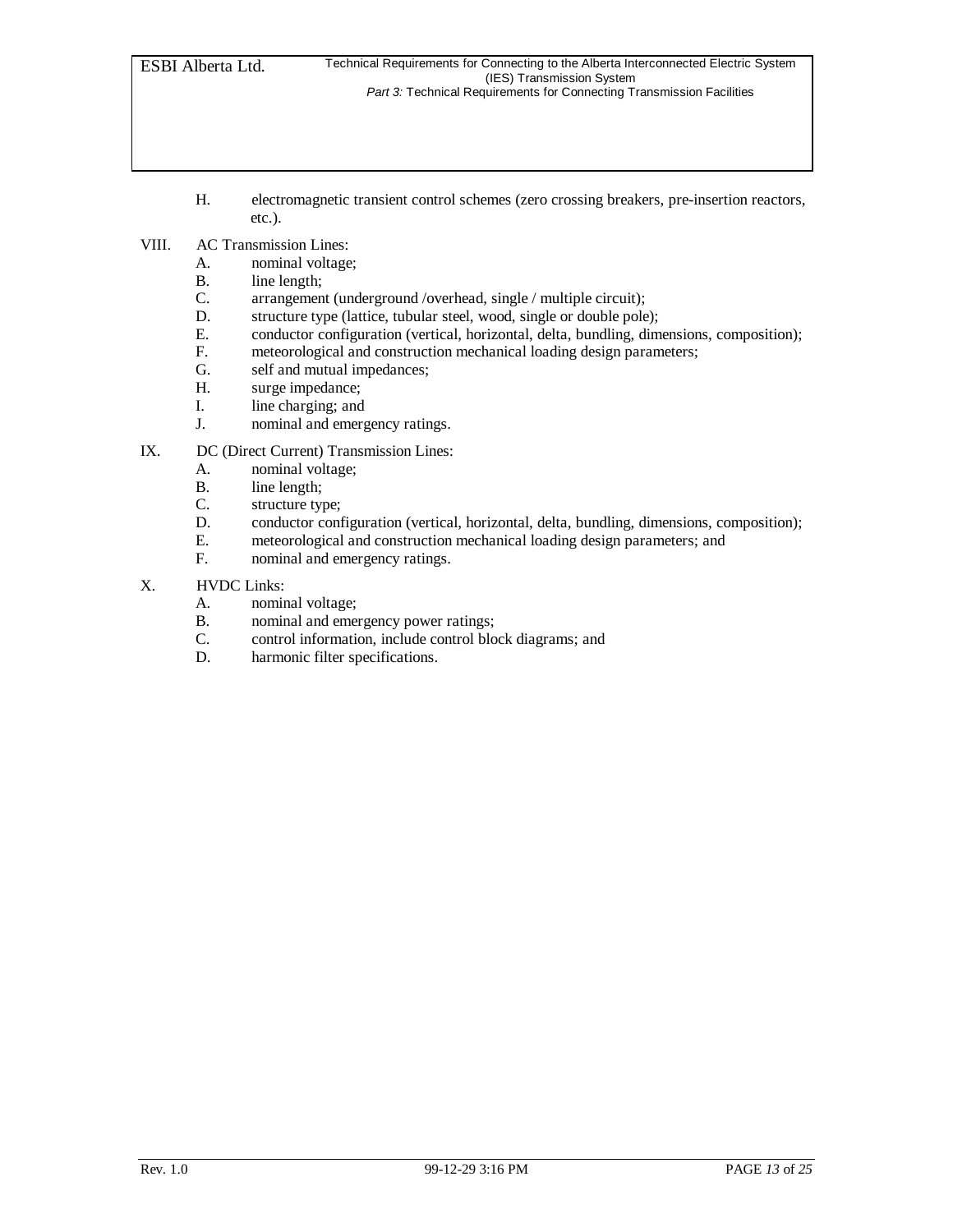# **Appendix B:Transmission Line Design Criteria**

### **Reliability Based Design Method**

The design criteria set out in this document use a reliability-based approach which recognizes the statistical variations of both loading and strength and provides a consistent and logical way of relating loads and strengths. The approach set out here also recognizes that a transmission line is a system of interconnected components. Hence, the overall performance and reliability depends not only on the strength of a given component, but on the relative strength of key components in the system. The concept of sequence of failure is very important and is addressed in this document.

The reliability based approach provides a way of designing lines for consistent levels of reliability even though the lines may be of different design and be located in different parts of the province. Also, it is relatively easy to increase or decrease the relative reliability of a given line by increasing or decreasing the return period of the design weather loadings.

The design approach set out here recognizes that transmission lines must be designed to withstand loadings other than those associated with weather. These are failure containment, or security loadings and construction and maintenance loadings. These loadings are deterministic in nature and the requirements for them are set out in this document.

The basic load and strength equation, which applies to any of the loadings in this documment, is:

γ x effect of loads  $Q \leq \phi$  x strength R<sub>c</sub>

- where :  $\gamma$  = load factor (taken as 1.0, except for construction and maintenance loads)
	- $Q =$ loads (dead loads, weather loads, failure containment loads, construction loads, etc.)
	- $\phi =$  strength factor, as set out in this document
	- $R_c$  = characteristic strength of the component. This is the value guaranteed in standards, also called the minimum strength or nominal strength. It is a value that has a high probability of being met. It is not the average strength.

The equation given above is the basis of numerous design standards and practices for steel and wood structures. In recent years, several Canadian and international standards groups have set out proposals for transmission line design based on this methodology.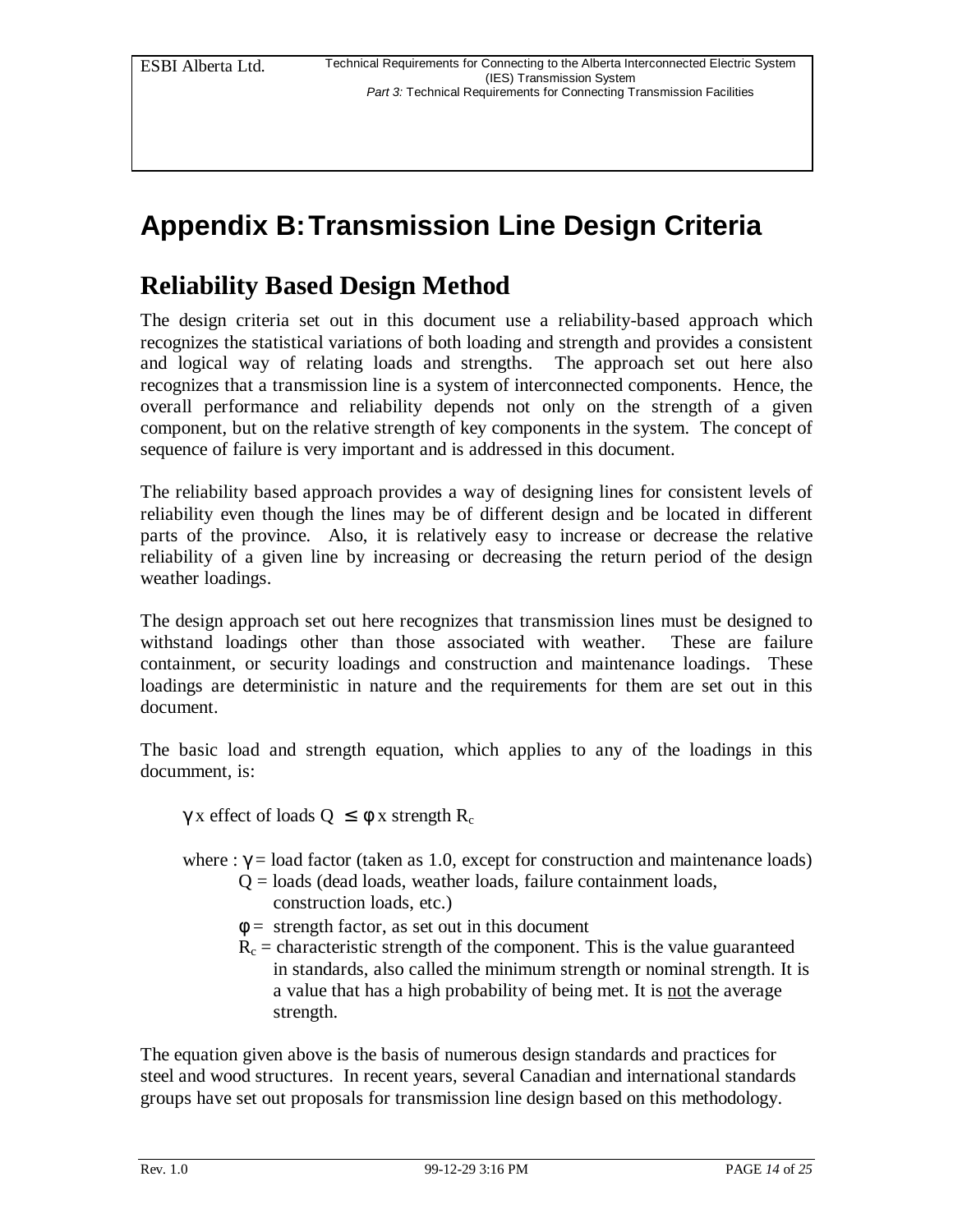The implementation set out here is simpler than those proposed elsewhere, but retains the key features and advantages of the approach.

## **Loadings**

Transmission lines shall be designed to withstand loadings of the following four types: dead loads, live loads, failure containment (or security) loads and safety (construction and maintenance) loads.

### Provincial Code (Legal) Requirements

In Alberta there is a legal requirement that all electrical power lines be designed to meet the requirements of The Alberta Electrical and Communication Utility Code (AECUC). These requirements are intended primarily to ensure the safety of the general public, as compared to providing for the reliability or security of the line itself. All transmission lines shall be designed to meet the requirements of the AECUC.

#### Dead Loads

Dead loads are the weight of bare wires, hardware, insulators and supporting structures. Since the magnitude of dead loads can be determined with reasonable certainty, dead loads are treated as deterministic in nature i.e. they are given a single constant value, for a given structure and configuration. The load factor for dead loads shall be taken as 1.0.

#### Live Loads, or Weather Loadings

Live loads are random loads caused by ice and wind, acting separately or in combination. These loads are to be treated in a statistical manner. When data are available for annual extreme values of wind and/or ice, it is generally accepted that Gumbel extreme value analysis should be used to obtain the loading value corresponding to a given return period. Line reliability is changed by using different return periods for design weather loadings. Using loadings with higher return periods will result in higher reliability, although there is no clear analytical relationship between return period and reliability. The load factor for live loads shall be taken as 1.0.

A 50 year return period shall be used for wind loadings, unless approval is obtained for use of a different value. This wind loading shall be assumed to occur at the mean annual temperature for the general area where the line is being constructed. Appropriate corrections shall be made to adjust the basic wind velocity for the height of the average height of conductors and structures above ground. Wind loading on structures shall take into account the shape of the structural elements (round, flat, etc.). The formulae and methods used for calculation of wind loading shall be obtained from industry recognized sources such as the Canadian Standards Association (CSA), International Electrotechnical Commission (IEC), etc. and shall apply specifically to the design of power transmission lines.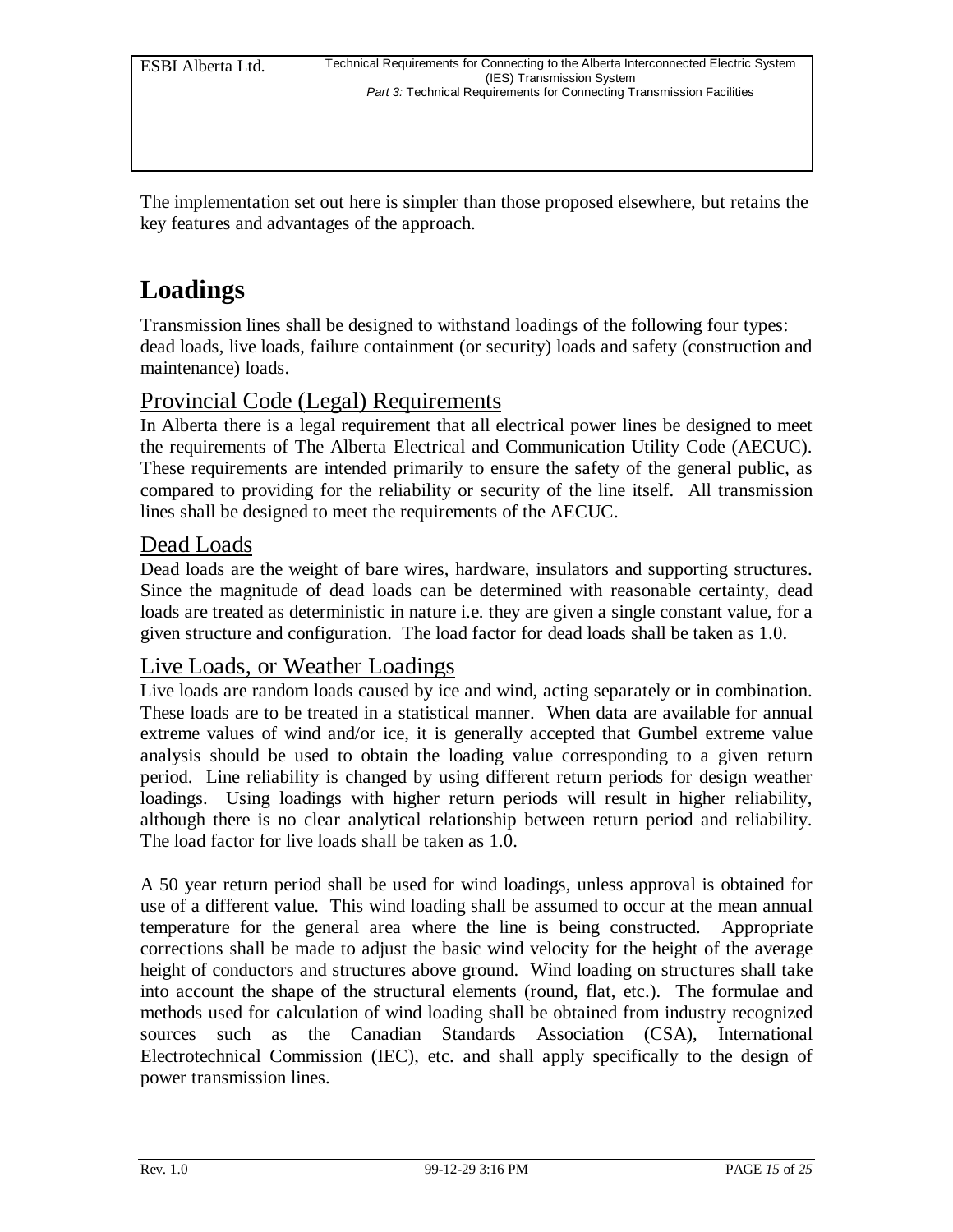Statistical data for ice loadings may not be readily available. Appropriate design values can be obtained by use of ice modeling computer programs or based on the long term operating experience of the utility. In southern Alberta, wet snow is likely to cause much higher design loadings than glaze ice, and hence is to be used for design purposes in that part of the province. Hoar frost may also constitute a significant loading and should be taken into account in those areas subject to this type of loading. The 50 year return values (calculated or assumed) of ice or wet snow loadings shall be applied as vertical loadings acting without wind. Density values for the ice, wet snow or hoar frost shall be based on published information, or measurements made by the utility over a period of time and for the specific type of deposit. The basis of determination of the 50 year return loading shall be documented by the utility.

Combined ice and wind loadings shall be determined by combining the 50 year return ice (or wet snow) value with a wind loading value equal to 40% of the 50 year return wind loading. Density values for the ice or wet snow shall be determined as indicated above.

The temperature assumed for calculation of conductor tensions, for ice alone or combined ice and wind, shall be -10°C.

### Failure Containment Loadings (Security Loadings)

The purpose of failure containment loadings is to ensure that a failure initiated by a single component or structure does not progress far beyond the location of the initial failure. In general, this type of failure takes the form of a longitudinal cascade, where structures fail like dominoes until the failure reaches a deadend tower or other "strong point" in the line. Failure containment loadings are deterministic in nature. The load factor  $(\gamma)$  for failure containment loadings shall be 1.0.

Transmission lines shall be designed with failure containment capability utilizing one of the following two methods:

- 1.) Each structure shall be designed to withstand a torsional load equal to the residual static load (RSL) caused by the release of tension of a whole phase or overhead ground wire in an adjacent span. The loading conditions shall be taken as  $0^{\circ}C$ , without any ice or wind. The RSL for suspension structures should be calculated for average spans, taking into account the reduction of load resulting from insulator swing, structure deflection and interaction with other phases or wires.
- 2.) Use of anti-cascading structures. This is achieved by the insertion at a given interval (typically every 5 km to 10 km) of strong structures called anti-cascading structures. Each structure is typically designed to withstand loads due to the tension release of all conductors under ice or wind conditions. The wind condition would be the 50 yr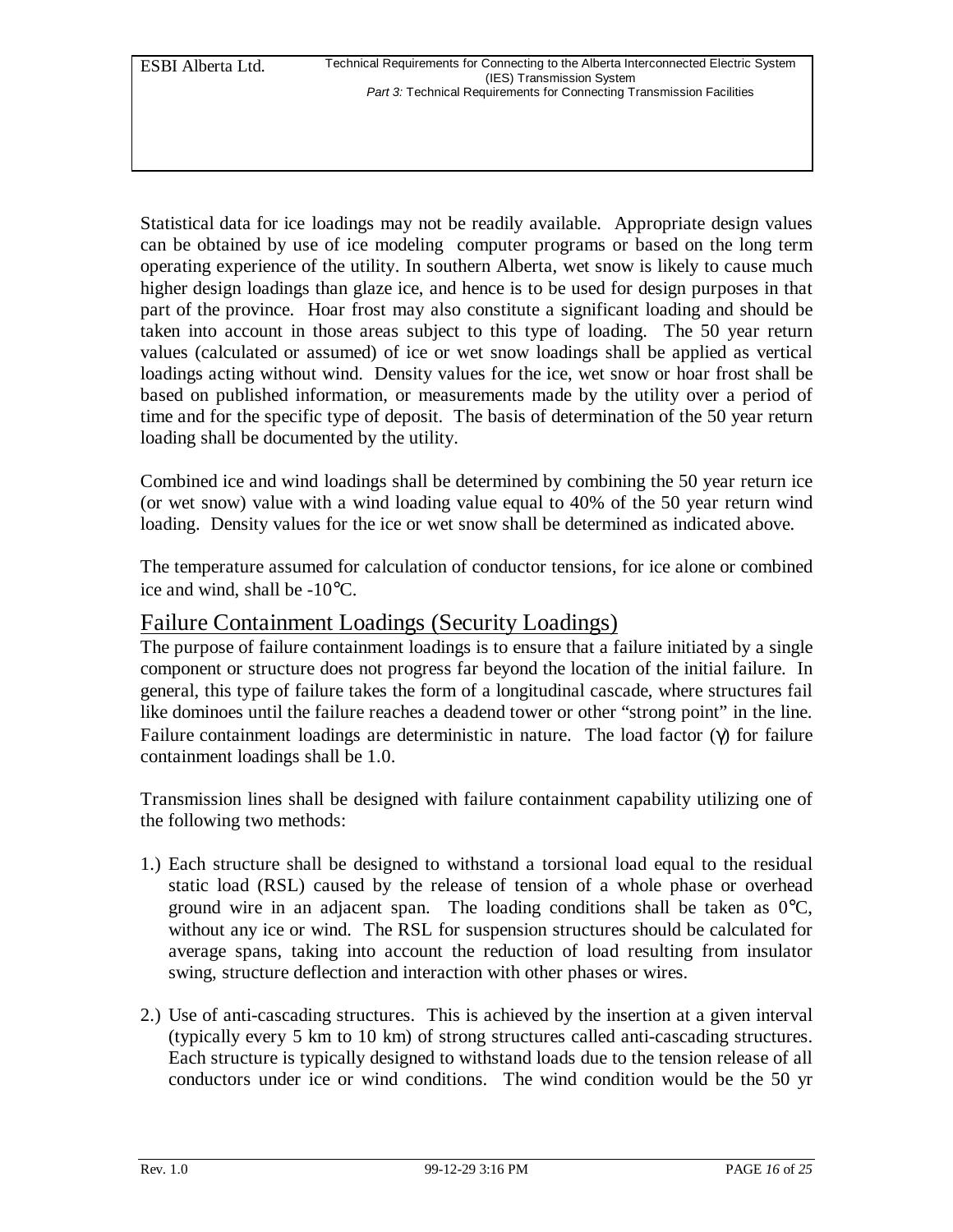return wind and the ice condition would be the 50 yr return ice loading, as described previously. Conventional heavy angle or deadend structures often meet these requirements.

#### Construction and Maintenance Loadings (Safety Loadings)

These loadings are intended to ensure the safety of personnel during construction and maintenance operations. The magnitude of these loads, and the applied overload factors, are set so as to provide a reasonable safety margin relative to failure. The loads are considered constant and are treated in a deterministic manner. There is no requirement to apply ice or wind to the safety loadings, since it is reasonable to assume that the operations included here are not normally conducted during storm conditions.

Provision shall be made for the following construction and maintenance activities, with loadings and overload factors as indicated:

Structure erection – the strength of all lifting points and related components shall withstand at least twice the static loads produced by the proposed erection method i.e. load factor ( $\gamma$ ) = 2.0. Where the erection operations are under the direct supervision of an engineer, the load factor may be reduced to 1.5.

Conductor stringing and sagging – structures shall be designed to withstand wire tensions equal to 1.5 times the sagging tension or 2.0 times the stringing (pulling) tension. Tensions shall be calculated at the minimum temperatures likely to be encountered during the stringing and sagging operations for the line. Care shall also be taken to ensure that the tension increase due to conductor overpull for deadending, particularly in short spans between deadend structures, is taken into account. Conductor tie down locations shall be located sufficiently far from tangent structures so as to maintain a load factor (γ) of at least 2.0 for vertical loading.

Maintenance – all wire attachment points shall be able to support at least twice the bare vertical weight of wire on the structure at sagging tensions. Any temporary lifting or deadending points located near permanent wire attachment points shall be able to resist at least twice the bare wire loads at sagging tensions. All structural members that may be required to support a worker shall be designed for a load of 1500 N applied vertically at the center of the member, in addition to the stresses imposed by external bare wire loadings.

### **Strength**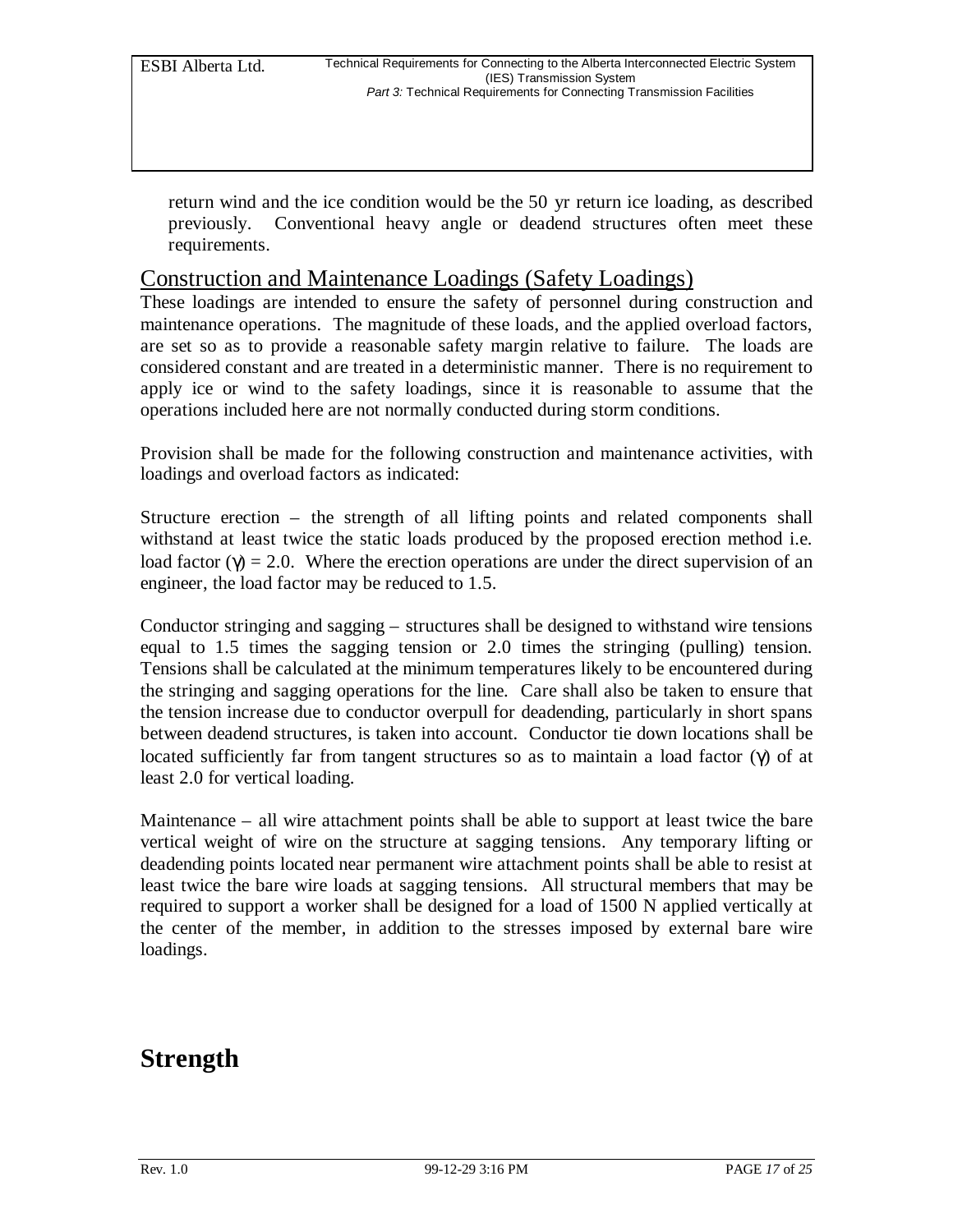Two items need to be considered in determining the strength of transmission line components. The first is the actual strength of a given component, and its statistical variation. The second is the coordination of strength between the various components within the transmission line system, so as to achieve (as far as reasonably possible) a desired sequence of failure.

### Coordination of Strength of Components (Sequence of Failure)

Transmission lines shall be designed with a given sequence of failure in order to minimize, or contain, the damage due to failure of a single component or structure. The following criteria are recommended for establishing a failure sequence:

- 1) The first component to fail should introduce the least secondary load effect (dynamic or static) on other components, in order to minimize cascading failure.
- 2) Repair time and costs following a failure should be kept to a minimum.
- 3) A low cost component in series with a high cost component should be at least as strong and reliable as the high cost component, in particular when the consequences of failure are high.

Application of the above criteria leads to the following preferred failure sequence:

- 1) Tangent towers
- 2) Tangent tower foundations and hardware
- 3) Angle and deadend towers
- 4) Angle and deadend tower foundations
- 5) Conductor

Strength of components is coordinated, or adjusted by means of strength factors, so as to achieve the desired failure sequence as indicated in the following paragraphs.

### Determination of Characteristic Strength  $(R_c)$

The value of  $R_c$  for insulators, hardware and conductors can be obtained from standards or manufacturers' published data. For lattice and tubular steel structures,  $R_c$  can be taken as the value obtained from the design formulae. For other components, where the given strength data is the average value or where the statistical strength variation information is provided, the characteristic strength can be determined using the following equations:

 $COV = \sigma_R / R_m$ 

 $R_c = R_m$  (1-k x COV)

where  $COV =$  coefficient of variation of component strength

 $\sigma_R$  = standard deviation of the strength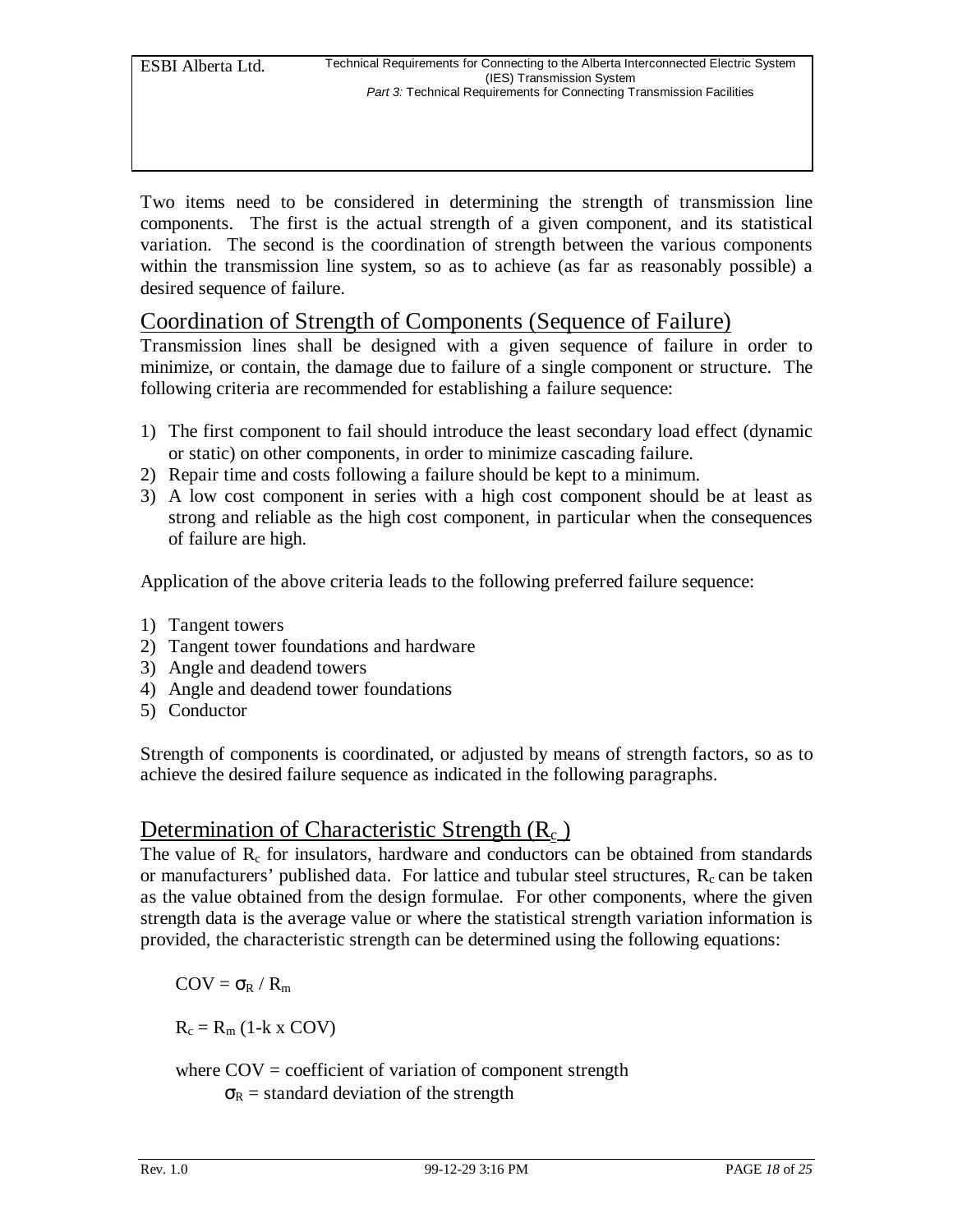$R_m$  = mean strength  $R_c$  = characteristic strength  $k =$  statistical factor (=1.28 for normal distributions)

### Strength Factor (φ)

The strength factor is applied to the characteristic strength to achieve the desired sequence of failure  $(\phi_s)$ , or to account for the situation where a significant number of the same component, e.g. structures, are subjected to the maximum load intensity  $(\phi_n)$ . One or both of these strength factors may be applied, as required. The value of  $\phi_s$  for the first component to fail shall be 1.0. The value of  $\phi_s$  for the second component to fail (assuming it is an angle structure) is 0.9 and for the third component to fail  $\phi_s = 0.8$ .

A values of  $\phi_n = 1.0$  shall be used for transmission line structures, for the three weather loading cases (high wind, ice alone, and combined ice and wind). This takes into account the fact that structures are generally not loaded to the maximum design values. This fact is assumed to offset the situation where several structures see the maximum value of load at the same time.

Strength factors shall not be applied to the characteristic strength for failure containment loads or for construction and maintenance loads.

### Design of Line Components

The basic design equation for reliability based design is:

γ x effect of loads  $Q \leq \phi$  x strength R<sub>c</sub>

The following equations show how this basic design equation is applied to specific line components.

| Structures: | $R_c \geq$ Structure design loads       |
|-------------|-----------------------------------------|
|             | $\phi$ <sub>s</sub> $\phi$ <sub>n</sub> |

For typical tangent structures (wood or steel),  $\phi_s = 1$ , and for angle and deadend structures,  $\phi_s = 0.9$ . For all structures,  $\phi_n = 1.0$ . For single pole wood structures, the effect of deflection (P-delta) shall be taken into account.

Foundations:  $R_c \geq$  Foundation design loads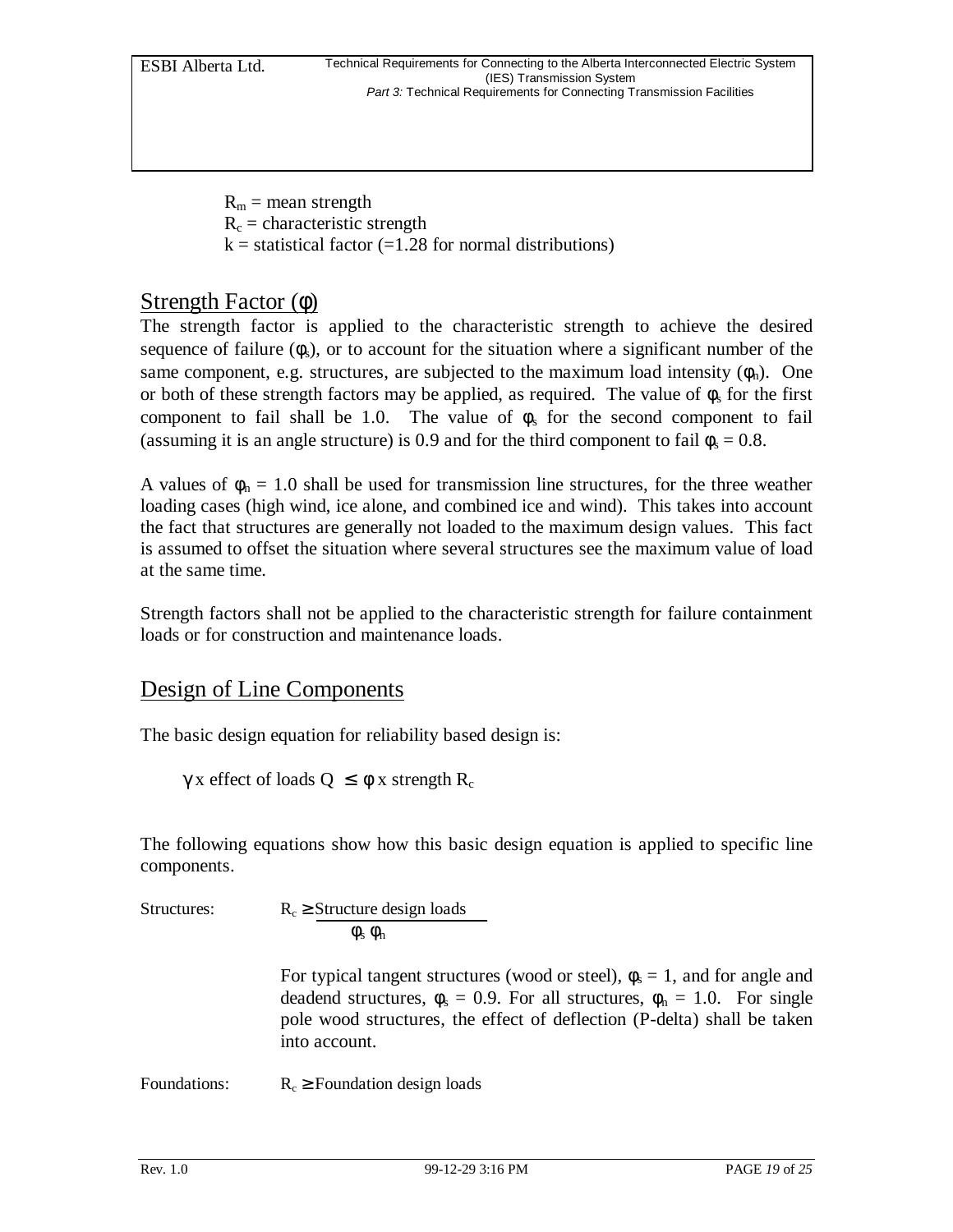$φ<sub>s</sub> φ<sub>n</sub>$ 

For foundations designed with the accepted factors of safety for soil parameters,  $\phi_s = 0.9$  for tangent structures and  $\phi_s = 0.8$  for angle and deadend structures. The value of  $\phi_n$  can be taken as 0.9, for all foundations.

Conductors and ground wires:  $\phi s = \phi n = 1.0$  and maximum conductor tension shall not exceed R<sub>c</sub>

### **Electrical Clearances**

Transmission lines shall be designed with electrical clearances in accordance with the requirements of The Alberta Electrical and Communication Utility Code (AECUC).

In addition to meeting the AECUC requirements, the following criteria for clearance between structures and energized conductors shall be met:

- 1.) For the high wind design loading, the minimum distance between the energized swung conductors and any part of a structure shall be the 60 Hz air gap required for a voltage equal to the nominal line to ground voltage of the line. Conductor shall be assumed to be at final sag, with no ice and at a temperature of 4° C.
- 2.) For a one year return period wind, the minimum clearance between the energized swung conductors and the structure shall be the air gap required for the switching surge voltage of the line. Conductor shall be assumed to be at final sag, with no ice and at a temperature of 4° C.

### Galloping Requirements

In those parts of Alberta subject to wet snow, consideration shall be given to the electrical clearances required between wires (phase conductors and overhead shieldwires) to allow for galloping conditions. This consideration is of particular importance on lines having vertical (or offset vertical) phase configurations. High reliability lines with the above configuration, and in particular if they are of double circuit construction, should have provision for galloping clearances.

For design purposes, the galloping condition can be taken as 12 mm of radial wet snow and 150 Pa wind at  $0^{\circ}$ C and with final condition wire sags. The path of the galloping wires shall be assumed to be elliptical, with a major axis equal to 1.2 times the conductor sag and a minor axis equal to 0.4 times the major axis. The major axis of the galloping ellipse shall be assumed to be vertical. The electrical clearance between ellipses shall be

Insulators and hardware: The design equation is the same as for structures.  $\phi s = 0.9$  for all hardware and 1.0 for insulators. Use a value of  $\phi$ n = 1.0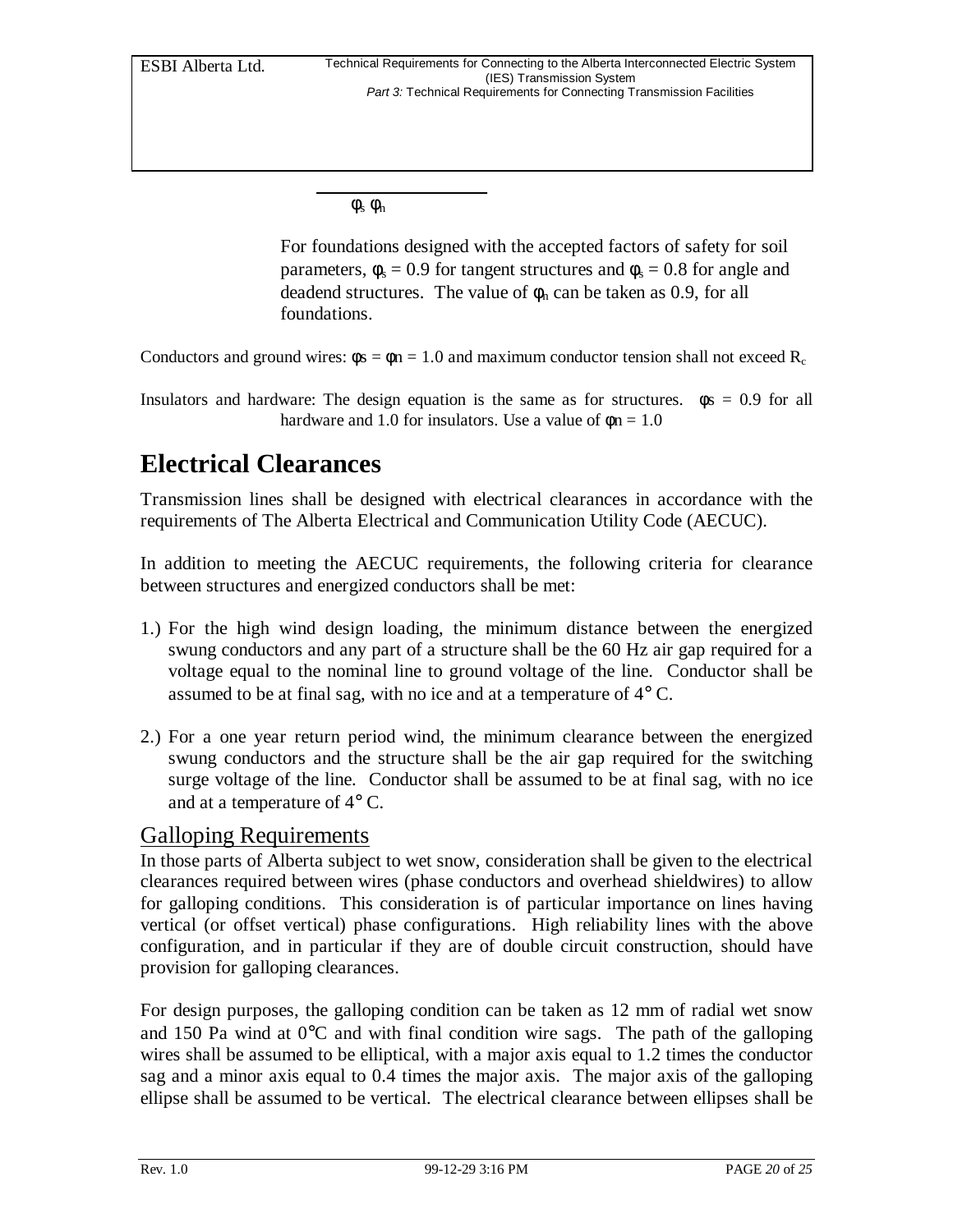the 60 Hz flashover value, either phase to phase or phase to ground, depending upon which two ellipses are being compared.

#### Differential Ice Loading

Differential ice loading provides for the situation where an overhead shieldwire or the higher voltage circuit of a line with underbuild has ice and the other wires are bare. The requirement is as follows:

- 1.) Overhead shieldwire with 12 mm radial ice (assume 0.9 density) at -20°C and phase conductors unloaded at -20°C, or
- 2.) Top circuit with 12 mm radial ice (assume 0.9 density) at -20°C and bottom circuit unloaded at -20°C.

The clearances required are the switching surge air gap values.

#### Radio Interference

Transmission lines shall be designed to meet the requirements for radio noise as set out in the Radiocommunication Act R.S.C. 1985, c. R-2, s.1 with limits measured in accordance with CSA Standard C108.3.1 Limits and Measurement Methods of Electromagnetic Noise from AC Power Systems, 0.15 - 30 MHz.

In order to ensure that transmission lines do not operate in a condition of positive corona, it is recommended that conductor surface voltage gradients meet the limits shown in Figure 1.

| <b>Table 1 - Weather Loadings (Reliability Loadings)</b> |                                                                                                                                                                                                                               |                                |                       |  |
|----------------------------------------------------------|-------------------------------------------------------------------------------------------------------------------------------------------------------------------------------------------------------------------------------|--------------------------------|-----------------------|--|
| <b>Loading Case</b>                                      | <b>Description</b>                                                                                                                                                                                                            | <b>Return</b><br><b>Period</b> | Load<br><b>Factor</b> |  |
| Dead Load                                                | Weight of bare wires, insulators, hardware and<br>supporting structures. Applied to all weather loading<br>cases. Deterministic in nature.                                                                                    | N/A                            | 1.0                   |  |
| Wind loading                                             | Gust wind loading on wires, structures and other line<br>Temperature is mean<br>components.<br>annual<br>temperature for area where line is to be constructed.<br>Adjust wind velocity for height of structures and<br>wires. | $50 \,\mathrm{yr}$             | 1.0                   |  |
| Ice alone                                                | Ice, wet snow or hoar frost loading (choose loading)<br>that governs for a given location). No wind. Density<br>based on type of deposit. Temperature -10°C.                                                                  | $50 \text{ yr}$                | 1.0                   |  |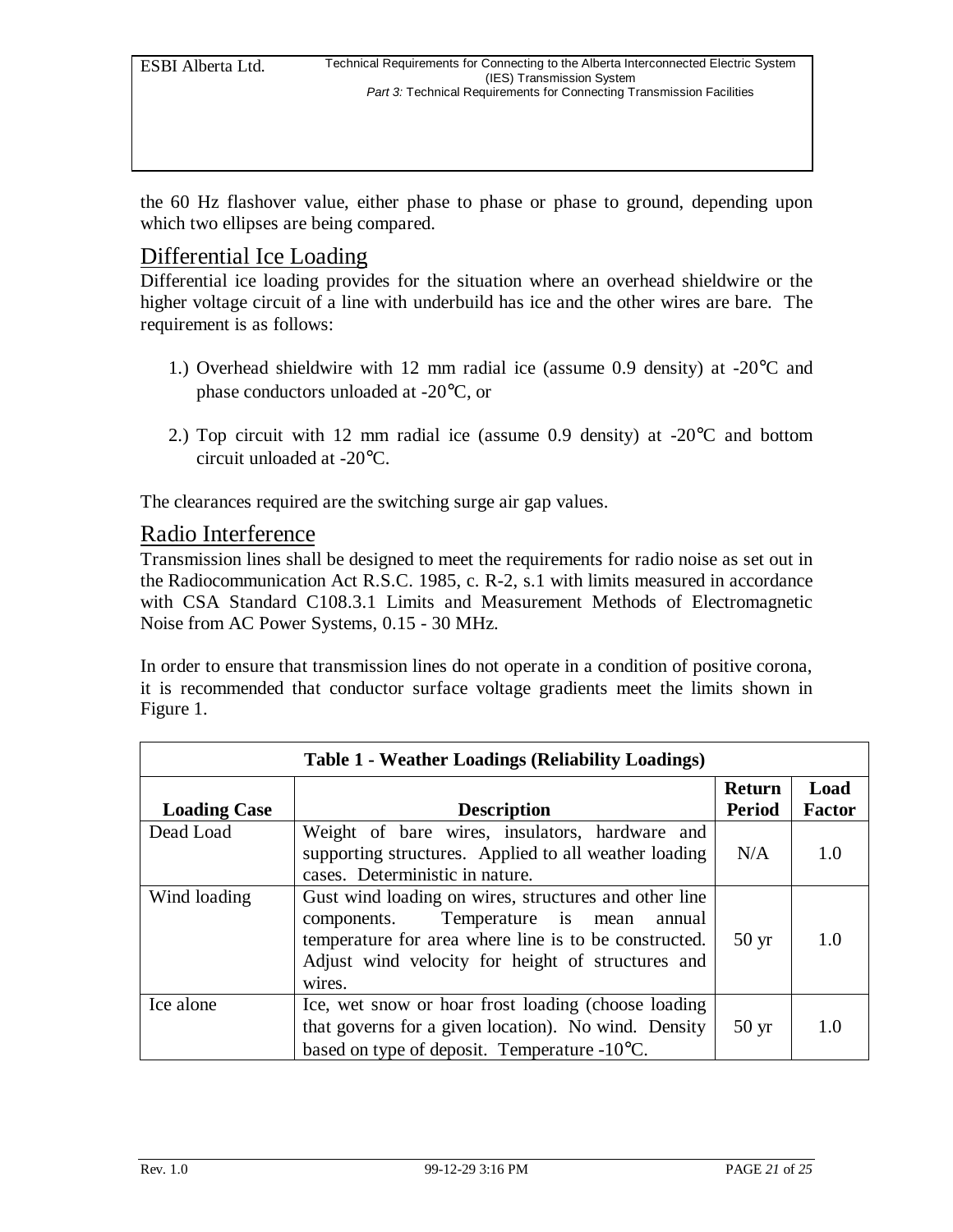| wind | Combined ice and Combine 50 yr return value from "ice alone" loading<br>with wind loading equal to 40% of the 50 yr return<br>value of the "wind loading". Both loadings as<br>described above. Temperature $-10^{\circ}$ C. | As<br>noted | 1.0 |
|------|------------------------------------------------------------------------------------------------------------------------------------------------------------------------------------------------------------------------------|-------------|-----|
|------|------------------------------------------------------------------------------------------------------------------------------------------------------------------------------------------------------------------------------|-------------|-----|

| <b>Table 2 - Failure Containment Loading (Security Loading)</b><br><b>Requirement is Loading A or B</b> |                                                                                                                                                                                                                                                                                                                                            |               |  |  |
|---------------------------------------------------------------------------------------------------------|--------------------------------------------------------------------------------------------------------------------------------------------------------------------------------------------------------------------------------------------------------------------------------------------------------------------------------------------|---------------|--|--|
|                                                                                                         |                                                                                                                                                                                                                                                                                                                                            | Load          |  |  |
| <b>Loading Case</b>                                                                                     | <b>Description</b>                                                                                                                                                                                                                                                                                                                         | <b>Factor</b> |  |  |
| A)Torsional Load                                                                                        | Each structure designed for torsional load equal to residual static<br>load (RSL) caused by tension release of any one whole phase or<br>any one overhead ground wire in adjacent span. Temperature<br>$0^{\circ}$ C with no wind or ice.                                                                                                  | 1.0           |  |  |
| B) Anti - Cascade<br><b>Structures</b>                                                                  | Insertion at given intervals (typically every 5 to 10 km) of strong<br>structures designed to withstand loads due to tension release of<br>all conductors under ice or wind conditions. The wind condition<br>would be the 50 yr return wind and the ice condition would be<br>the 50 yr return ice loading, both as described in Table 1. | 1.0           |  |  |

| Table 3 - Construction and Maintenance Loadings (Safety Loadings) |                                                                                                                                                                                        |               |  |
|-------------------------------------------------------------------|----------------------------------------------------------------------------------------------------------------------------------------------------------------------------------------|---------------|--|
|                                                                   |                                                                                                                                                                                        | Load          |  |
| <b>Loading Case</b>                                               | <b>Description</b>                                                                                                                                                                     | <b>Factor</b> |  |
| Structure erection                                                | Design of all lifting points and related components.                                                                                                                                   | 2.0           |  |
| Conductor                                                         | Design structures to withstand wire tensions $= 1.5$ x sagging                                                                                                                         | As            |  |
| stringing<br>and                                                  | tension or 2.0 times stringing (pulling) tension, whichever                                                                                                                            | indicated     |  |
| sagging                                                           | Tensions calculated at minimum temperatures<br>governs.                                                                                                                                |               |  |
|                                                                   | expected during stringing and sagging operations for the line.                                                                                                                         |               |  |
|                                                                   | Include effects of conductor overpull during sagging.                                                                                                                                  |               |  |
|                                                                   | Vertical loading due to conductor tie downs                                                                                                                                            | 2.0           |  |
| Maintenance                                                       | All wire attachment points are able to support at least twice                                                                                                                          | As.           |  |
|                                                                   | the bare vertical weight of wire on the structure at sagging<br>tensions.                                                                                                              | indicated     |  |
|                                                                   | In addition to the above, all structural members that may be<br>required to support a worker shall be designed for a load of<br>1500 N applied vertically at the center of the member. |               |  |

| <b>Table 4 - Typical Strength Coordination or Sequence of Failure</b> |  |                               |  |  |
|-----------------------------------------------------------------------|--|-------------------------------|--|--|
|                                                                       |  | Coordination Within Component |  |  |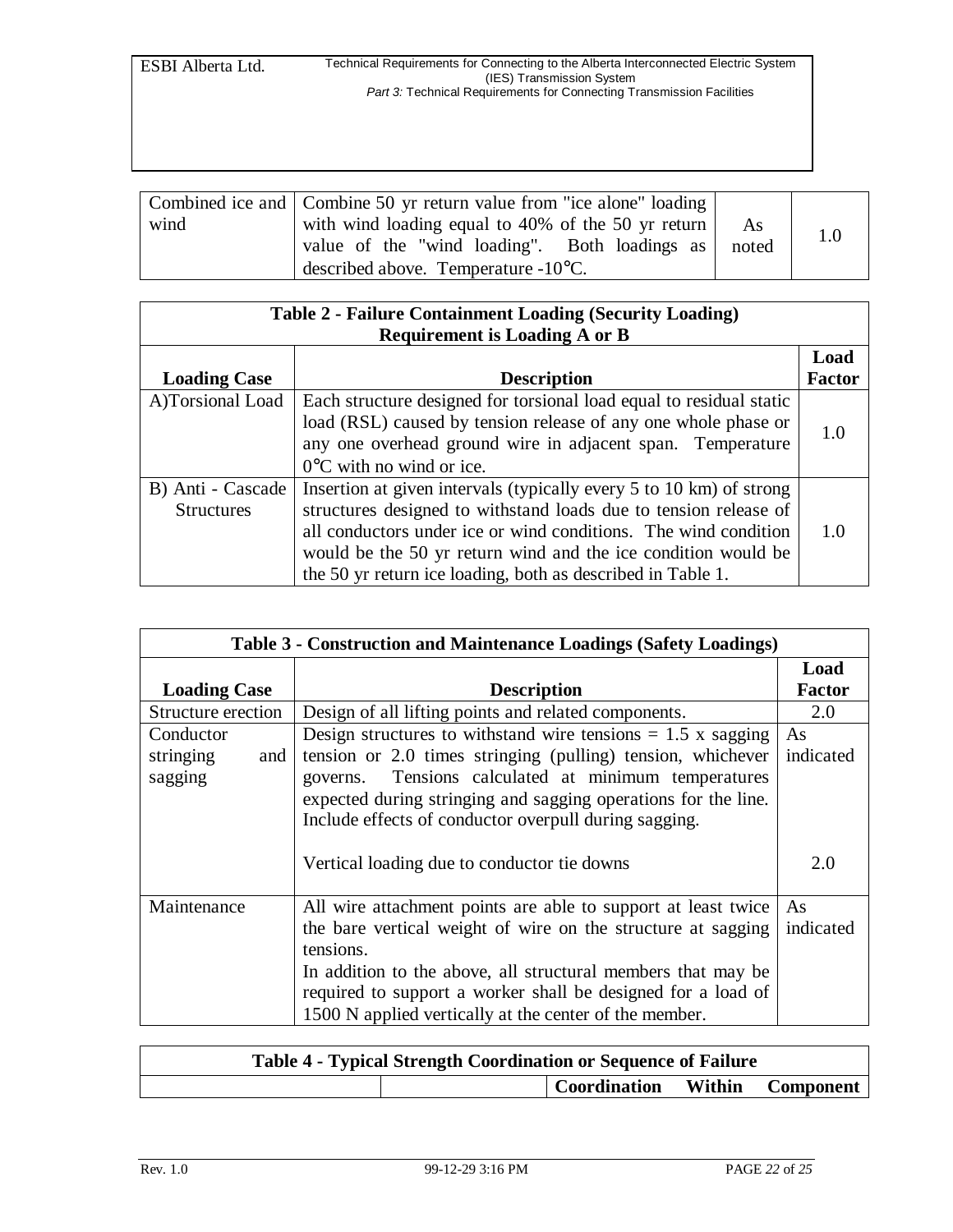|                                                           | <b>Major Component</b> | Category                       |
|-----------------------------------------------------------|------------------------|--------------------------------|
| To fail first                                             | Tangent tower          | Tower, foundation, hardware    |
| Not to fail first                                         | Angle tower            | Tower, foundation, hardware    |
| (with 90% confidence) of any<br>of these major components | Deadend tower          | Tower, foundation, hardware    |
|                                                           | Conductor              | Conductor, insulator, hardware |

Note: Within each major component category, the underlined component is the weakest.

| <b>Table 5 - Typical Values for Coefficients of Variation</b> |           |  |  |
|---------------------------------------------------------------|-----------|--|--|
| <b>Component</b>                                              | $COV$ $%$ |  |  |
| Conductors, phase and ground wires                            |           |  |  |
| Hardware                                                      |           |  |  |
| Insulators                                                    |           |  |  |
| <b>Steel Poles</b>                                            | 5         |  |  |
| <b>Concrete Poles</b>                                         | 15        |  |  |
| <b>Wood Poles</b>                                             | 20        |  |  |
| <b>Lattice Towers</b>                                         |           |  |  |
| Pile Foundation                                               | 25        |  |  |
| Foundation with Uncompacted Backfill                          | 31        |  |  |

| <b>Table 6 - Strength Characteristics of Wood Utility Poles</b> |            |                |                      |  |
|-----------------------------------------------------------------|------------|----------------|----------------------|--|
|                                                                 | <b>MOR</b> | S <sub>1</sub> | $\mathbf{R}_{\rm c}$ |  |
| <b>Species</b>                                                  | (psi)      | (psi)          | (psi)                |  |
| Cedar, Western Red                                              | 5555       | 1054           | 4206                 |  |
| Fir, Coast Douglas                                              | 8175       | 1020           | 6869                 |  |
| Fir, Interior Douglas                                           | 6834       | 1038           | 5505                 |  |
| Pine, Lodgepole, Canada                                         | 6553       | 842            | 5475                 |  |
| Pine, Lodgepole, US                                             | 5000       | 782            | 3999                 |  |
| Pine, Southern Yellow                                           | 7820       | 1900           | 5388                 |  |

Notes: Data from CSA Standard CAN/CSA-O15-90 Wood Utility Poles and Reinforcing Stubs.

MOR - average modulus of rupture or maximum breaking stress in psi  $S<sub>1</sub>$  - standard deviation of the modulus of rupture found in the sample

Rc - Characteristic strength, psi

| <b>Table 7 - Strength Factors</b>                    |              |
|------------------------------------------------------|--------------|
| <b>Description</b>                                   | <b>Value</b> |
| Strength factor for sequence of failure $(\phi_s)$ : |              |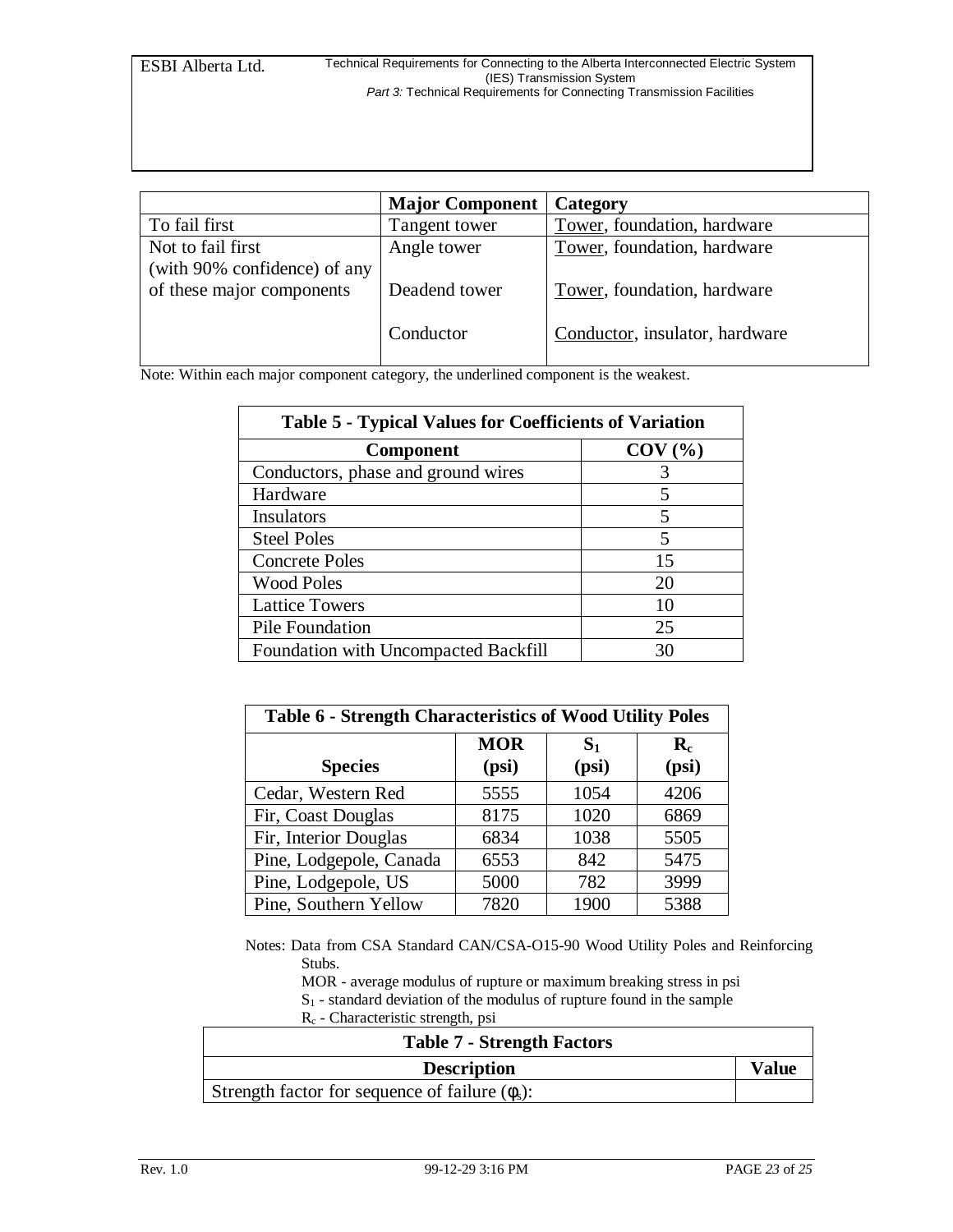| - tangent structures                                             | 1.0 |  |
|------------------------------------------------------------------|-----|--|
| - angle & deadend structures                                     |     |  |
| - tangent structure foundations                                  | 0.9 |  |
| - angle and deadend structure foundations                        |     |  |
| - conductors & ground wires                                      | 1.0 |  |
| - insulators                                                     | 1.0 |  |
| - hardware                                                       | 0.9 |  |
| Strength factor for number of components subject to maximum load |     |  |
| intensity $(\phi_n)$ :                                           |     |  |
| - structures (wood or steel)                                     | 1.0 |  |
| - foundations                                                    | 0.9 |  |
| - conductors & ground wires                                      | 10  |  |
| - insulators & hardware                                          |     |  |